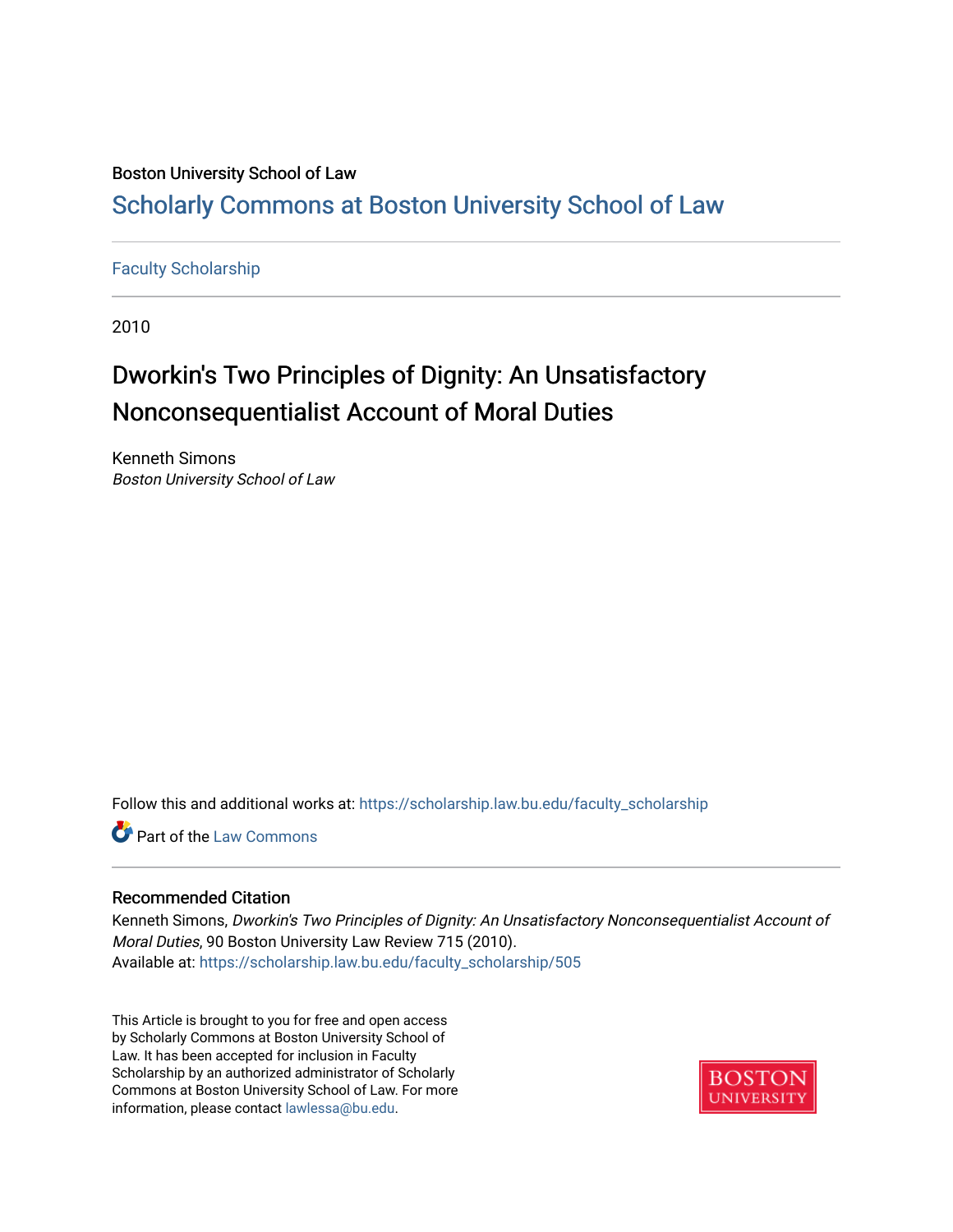

## **DWORKIN'S TWO PRINCIPLES OF DIGNITY:**

## **AN UNSATISFACTORY NONCONSEQUENTIALIST ACCOUNT OF INTERPERSONAL MORAL DUTIES**

90 Boston University Law Review 101 (2010) Boston University School of Law Working Paper No. 10-10 (May 6, 2010)

Kenneth W. Simons

This paper can be downloaded without charge at:

http://www.bu.edu/law/faculty/scholarship/workingpapers/2010.html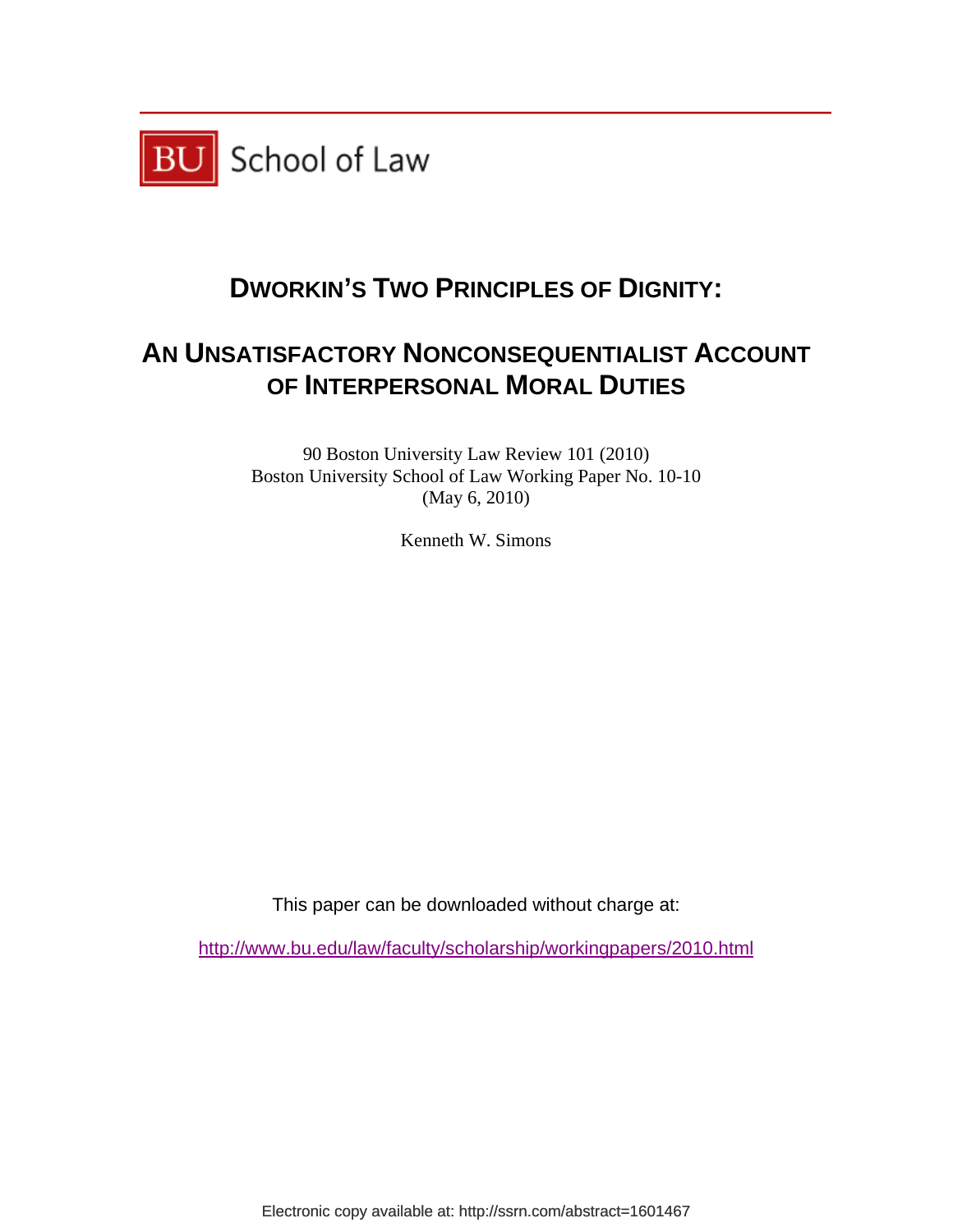#### **DWORKIN'S TWO PRINCIPLES OF DIGNITY:**

### **AN UNSATISFACTORY NONCONSEQUENTIALIST ACCOUNT OF INTERPERSONAL MORAL DUTIES**

**KENNETH W. SIMONS\***

| II. THE DUTY NOT TO CREATE UNREASONABLE RISKS OF HARM TO |  |
|----------------------------------------------------------|--|
|                                                          |  |
|                                                          |  |
|                                                          |  |

#### **INTRODUCTION**

Over the course of his career, Professor Ronald Dworkin has earned a welldeserved reputation as one of the most penetrating and eloquent critics of consequentialist theories of law, political morality, moral duties, and personal ethics. In the ambitious and wide-ranging *Justice for Hedgehogs*, he offers an alternative approach. Respect for human dignity, he says, entails two requirements: (1) self-respect, i.e., taking the objective importance of your own life seriously; and (2) authenticity, i.e., accepting a "special, personal responsibility for identifying what counts as success" in your own life and for creating that life "through a coherent narrative" that you have chosen.<sup>1</sup>

According to Dworkin, these two principles of dignity do triple duty. First, as a matter of personal ethics, they provide guidance about what we should do in order to live well.2 Second, they elucidate the rights that individuals have against their political community.<sup>3</sup> And third, they account for the moral duties we owe to others.4

The principles of dignity that Dworkin identifies might play a valuable role

<sup>\*</sup> Professor of Law, The Honorable Frank R. Kenison Distinguished Scholar in Law, Boston University School of Law.

<sup>&</sup>lt;sup>1</sup> RONALD DWORKIN, JUSTICE FOR HEDGEHOGS (forthcoming 2010) (Apr. 17, 2009 manuscript at 128, on file with the Boston University Law Review).<br><sup>2</sup> *Id.* (manuscript at 132).

<sup>3</sup> *Id.* (manuscript at 210).

<sup>4</sup> *Id.* (manuscript at 133).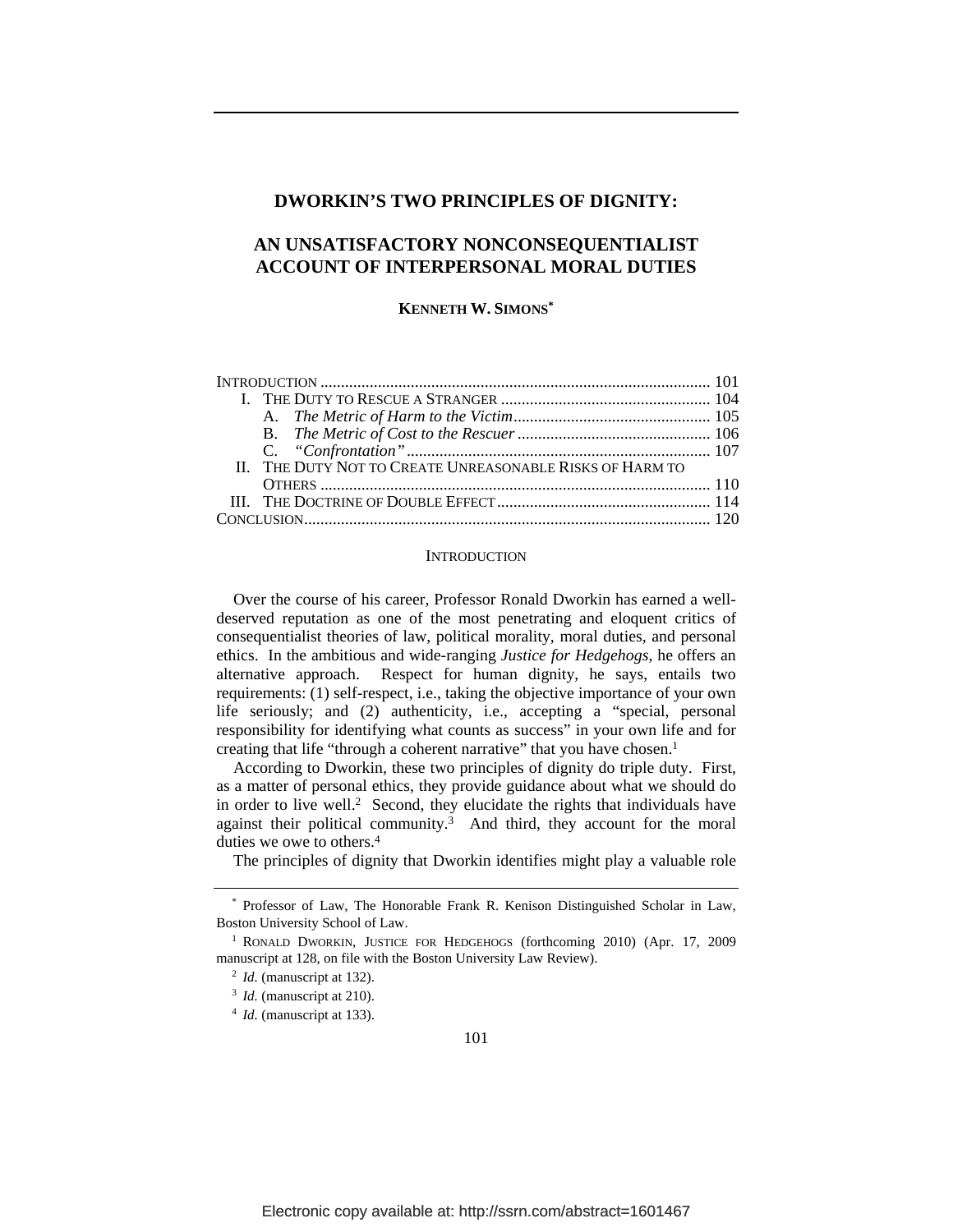in these first two domains. But in this Comment, I will raise some doubts about the value of this "dignity framework" in the third domain, in explaining and grounding interpersonal moral duties. Specifically, the principles of selfrespect and authenticity sometimes fail to justify the nonconsequentialist positions that Dworkin wishes to endorse. Moreover, even when these principles do plausibly entail moral duties of a particular scope, that scope is often significantly weaker, or in some cases significantly stronger, than many nonconsequentialists would endorse.

In this Comment, I will focus on three illustrations of these difficulties: Dworkin's discussions of (1) the duty to rescue a stranger, (2) the duty not to create an unreasonable risk of harm to others, and (3) the doctrine of double effect.

Let me begin by putting these issues into the broader context of Dworkin's analysis of interpersonal moral duties. Dworkin makes highly ambitious claims for his dignity framework, which, in his view, helps explain an enormous range of nonconsequentialist views about our moral rights and duties, including:

- Why I am permitted to care more about my children than about yours;<sup>5</sup>
- Why I am not required to undergo a significant sacrifice, such as volunteering as a guinea pig for a medical experiment, simply because this sacrifice is very likely to save many others from a similar risk of harm;6
- Why I do not have a general duty to confer a benefit on others when they could benefit more from an opportunity than I would;<sup>7</sup>
- Why I have only a limited duty to rescue a stranger from harm;<sup>8</sup>
- Why, in a rescue situation where I could save either one person or two people in danger, (a) I am permitted to rescue only one, and (b) I am permitted to do so even if my reason for selecting that person is idiosyncratic;9
- Why deliberately harming another is almost always impermissible while causing harm to another through competition is not; $10$
- Why, in determining how much risk of unintended harm I may permissibly impose on others, we should *not* simply balance costs and benefits in an economic calculus, but should instead balance: (a) the extent to which taking a precaution against the risk will set back *my* plans and prospects, against (b) the extent to which *not* taking that precaution will set back the plans and prospects of potential victims;<sup>11</sup>

<sup>5</sup> *Id.* (manuscript at 176).

<sup>6</sup> *Id.*

<sup>7</sup> *Id.*

<sup>8</sup> *Id.* (manuscript at 176-79).

<sup>9</sup> *Id.* (manuscript at 180-82).

<sup>10</sup> *Id.* (manuscript at 183-86).

<sup>&</sup>lt;sup>11</sup> *Id.* (manuscript at 185-87).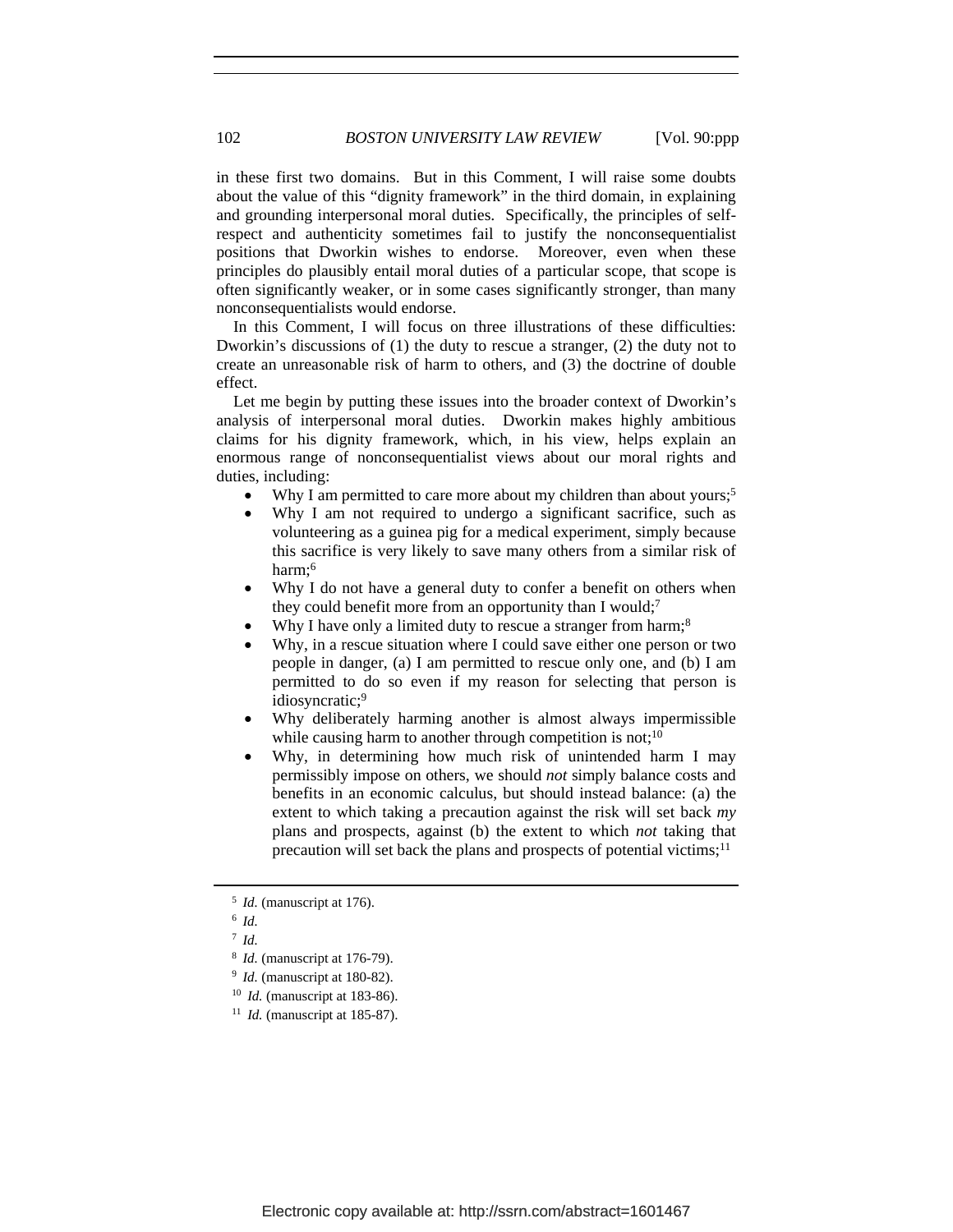2010] *TWO PRINCIPLES OF DIGNITY* 103

- Why, generally speaking, killing someone is worse than letting him die;12
- Why it is permissible to employ any of a wide variety of criteria for selecting one potential recipient of an organ transplant over another, but it is not permissible to kill a patient, even one who is already dying, in order to harvest his organ, even if this would save a potential recipient's life;<sup>13</sup>
- Why we would also not permit people to agree in advance to a "spare parts lottery" whereby they would allow others to kill them for their organs in order to save multiple lives;14
- Why intentionally causing harm to another, either as a means or as an end, is generally more wrongful than knowingly causing the same harm as a side effect;<sup>15</sup>
- Why corporal criminal punishment, which takes away the criminal's control over his own body, is especially difficult to justify;16
- Why any form of criminal punishment demands an especially compelling justification, for it permits the state to use the offender in an effort to deter others, and this is only permissible when the offender has genuinely forfeited the rights that his dignity would normally demand.17

Dworkin also claims that his principles explain a number of plausible positions that *appear* to be justifiable only by consequentialist reasoning. Of course, Dworkin would very much like to defend these positions on nonconsequentialist grounds. Here are some illustrations:

- Why it is permissible for one swimmer in danger of drowning to try to outrace another and secure a life vest that can save only one;18
- Why it is preferable to save two drowning swimmers in one location rather than one in another, when you cannot save them all;<sup>19</sup>
- Why, in such a case, it is not permissible to save one rather than two for no reason other than whim;<sup>20</sup>
- Why it is permissible to turn a trolley so that it kills one person on the

- <sup>15</sup> *Id.* (manuscript at 187-91).
- <sup>16</sup> *Id.* (manuscript at 192).

<sup>12</sup> *Id.* (manuscript at 183-86).

<sup>13</sup> *Id.* (manuscript at 187-91).

<sup>14</sup> *Id.* (manuscript at 188-91).

<sup>17</sup> *Id.*

<sup>18</sup> *Id.*

<sup>19</sup> *Id.* (manuscript at 180-82).

<sup>&</sup>lt;sup>20</sup> *Id.* (manuscript at 181). Dworkin thinks it obvious that saving two rather than one is the proper default choice, but he does not adequately explain why a weighted lottery (giving the single swimmer a one-third chance of being saved) is not an equally plausible default. *See id.*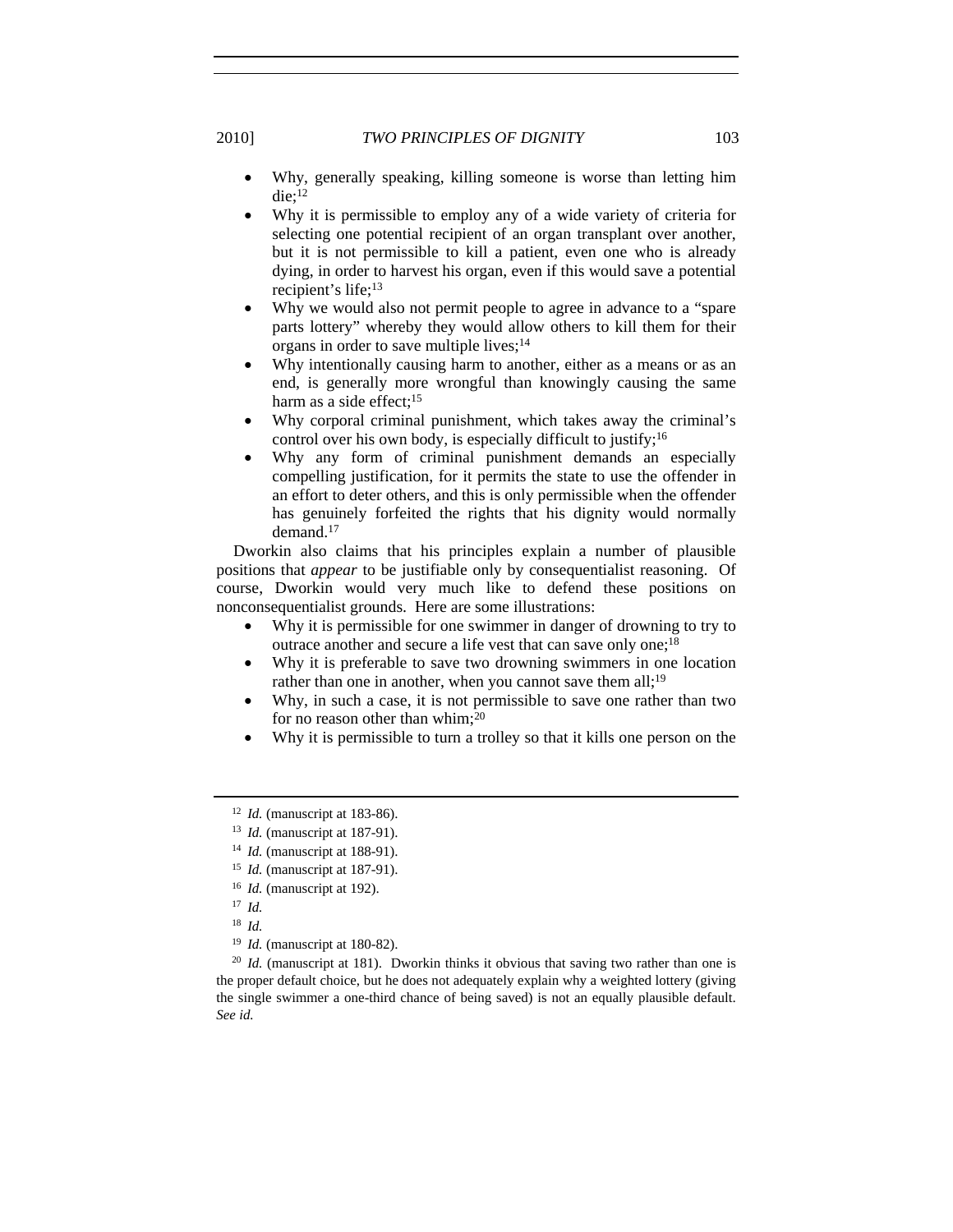spur rather than five on the track ahead.<sup>21</sup>

There is much to admire in Dworkin's analysis of these topics, including intriguing juxtapositions, and fresh and illuminating examples. In this Comment, however, I only have space to discuss the three topics identified above: the duty to rescue a stranger; the duty not to create an unreasonable risk of harm to others; and the doctrine of double effect. In each instance, Dworkin's discussion contains valuable insights, but his analysis and conclusions do not flow easily from the dignity framework. The core problem, we will see, is an unpersuasive extension of that framework from the domains of personal ethics and political morality to the domain of interpersonal moral duties.

#### I. THE DUTY TO RESCUE A STRANGER

Dworkin's analysis of the duty to rescue a stranger is problematic in two main respects. First, his framework suggests that the scope of the duty to rescue a stranger is extraordinarily weak, much weaker than many other nonconsequentialists would favor. The framework implies that an actor need not rescue if this would interfere with his idiosyncratic projects (e.g., to build a temple to his god), so long as the stranger would not suffer *serious* harm if not rescued.22 Second, Dworkin asserts, without persuasive argument, that if the person in need of rescue is more *identifiable*, then one has a *stronger* duty to rescue him.23

Let us consider Dworkin's analysis in more detail. He begins by resisting the argument for a very stringent duty to rescue. A mere failure to help someone in need cannot, he says, "normally be interpreted as showing any lack of respect for the objective importance of . . . [the potential beneficiary's] life."<sup>24</sup> The fact that I help my own children, but do nothing to help yours, is consistent with my recognizing the objective importance of your children.25 Still, he cautions, one cannot *completely* ignore the claims of strangers.26 So, if someone is drowning and I can easily save them, I might have a moral duty to rescue.27

What is relevant to the scope of that duty? Three factors, according to Dworkin – a metric of harm to the victim, a metric of cost to the rescuer, and "confrontation."28 But, Dworkin plausibly argues, if we are to provide a genuinely nonconsequentialist account of the duty, we cannot simply balance

<sup>21</sup> *Id.* (manuscript at 188).

<sup>22</sup> *Id.* (manuscript at 176-78).

<sup>23</sup> *See id.* (manuscript at 180-81).

<sup>24</sup> *Id.* (manuscript at 175).

<sup>25</sup> *Id.* (manuscript at 176).

<sup>26</sup> *Id.*

<sup>27</sup> *See id.*

<sup>28</sup> *Id.* (manuscript at 175-79).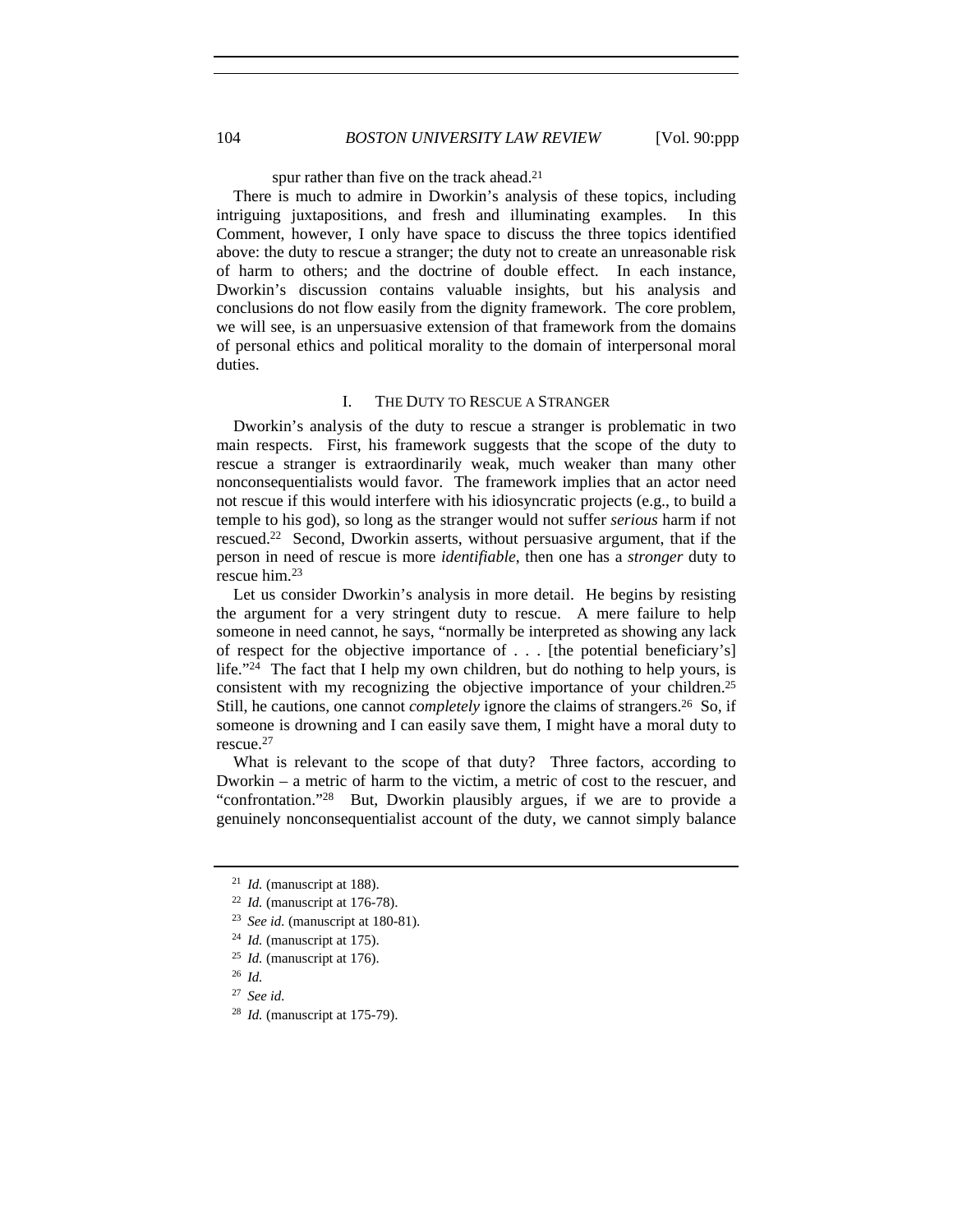harm and cost against each other in a utilitarian way.<sup>29</sup>

What, then, is the proper nonconsequentialist analysis of these factors?

#### A. *The Metric of Harm to the Victim*

Dworkin argues that a high threshold must be surmounted before a duty to rescue is properly triggered: one has a prima facie duty to help a stranger only when he is in danger of death or of losing the capacity to function as a normal human being.<sup>30</sup> The question, says Dworkin, is "whether denying him aid will make it impossible for him to pursue value in his life at all."31

This threshold requirement might well follow from Dworkin's principles of dignity, since those principles insist on the overriding moral significance of a person's ability to pursue objective value.<sup>32</sup> But the requirement is extremely, and implausibly, restrictive.

Suppose I know that the person in danger risks a broken leg but nothing worse. I could save him yet face *no* risk of injury and *no* interference with any of my own important life plans. It certainly seems that I should have a moral duty to aid; yet Dworkin's analysis suggests that I do not.<sup>33</sup>

Or suppose the harm is merely some form of temporary emotional distress. A snake, which I know is harmless, is terrifying a child. I could easily pick up the snake and toss it out of sight. Should I not do so?

It is certainly plausible to believe that I should have a duty of easy rescue that is at least this robust. And that belief can be justified on *other* than purely consequentialist grounds. To be sure, *libertarian* nonconsequentialists do reject a duty to rescue.34 But not all nonconsequentialists are libertarians, and some indeed endorse such a duty.35

<sup>33</sup> To be sure, there is some ambiguity here in Dworkin's exposition: whatever the magnitude of the harm to the stranger, he says, my duty to prevent it "is greater when I can do so with less risk to or interference with my own life." *Id.* (manuscript at 177). This might imply that he would require a more extensive duty to aid than is suggested in the text. But he also seems to assume that I only need to act if the harm is "serious." *Id.*

<sup>34</sup> Consider Richard Epstein's early writings. *E.g.*, Richard Epstein, *A Theory of Strict Liability*, 2 J. LEGAL STUD. 151, 197-99 (1973) (asserting that rejection of common law Good Samaritan doctrine and imposition of a duty to rescue would make it difficult to establish the "limits of social interference with individual liberty").

<sup>35</sup> For example, many Kantian theorists endorse a duty of beneficence. Corrective justice theorist Ernest Weinrib once endorsed a limited duty to rescue. Ernest J. Weinrib, *The Case for a Duty to Rescue*, 90 YALE L.J. 247, 251 (1980). Joel Feinberg suggests that a duty of

<sup>29</sup> *See id.* (manuscript at 176).

<sup>30</sup> *Id.* (manuscript at 176-77). 31 *Id.* (manuscript at 177). See also *id.* (manuscript at 176), where Dworkin asks whether "I have at least a prima facie duty to help a stranger when he is in danger of losing his life or becoming incapable of functioning as a normal human being?" He later answers affirmatively. *Id.* (manuscript at 177) ("We must ask . . . whether denying him aid will make it impossible for him to pursue value in his life at all."). 32 *See id.* (manuscript at 162-63).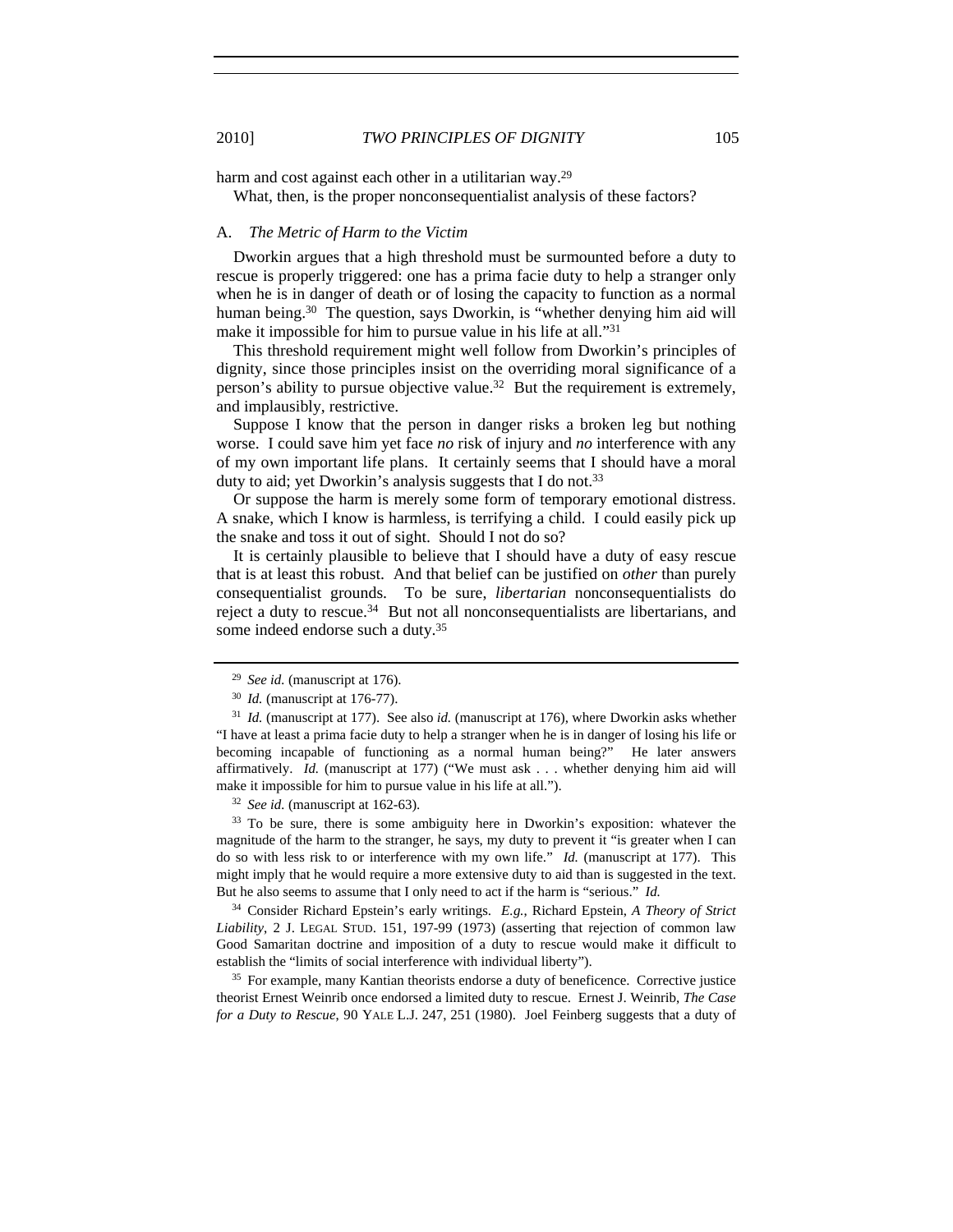#### B. *The Metric of Cost to the Rescuer*

This factor is also relevant, Dworkin argues.<sup>36</sup> Here, again, Dworkin's framework justifies only an extremely weak duty, because the framework will count as a serious cost whatever *the rescuer* takes to be a serious interference with his important personal projects, even if *no one else* would view the interference as a serious cost.<sup>37</sup> As one illustration, Dworkin considers a rescuer who is building a temple to his god.<sup>38</sup> Now suppose that this rescuer considers it critically important to finish building the temple by noon today rather than two minutes past noon, because his god will otherwise be intensely displeased. Then presumably he need not stop and save the child from the terrifying snake, or from a broken leg, or perhaps even from a life-threatening injury. This is not a very palatable conclusion.39

Dworkin might respond that I am taking his analysis and examples too literally. Perhaps we should be permitted to balance potential harm to the victim and cost to the rescuer more flexibly, according to some sort of sliding scale: if the potential harm to the victim is quite significant, then, unless the rescuer would incur comparably significant costs, he should still owe a duty of easy rescue. Yet it is not clear whether Dworkin's framework can justify this more flexible approach, an approach that seems to collapse into the type of utilitarian tradeoff that Dworkin undoubtedly means to reject. Most charitably, we might assume that the more flexible metrics of harm to victim and of cost to rescuer would still be fundamentally calibrated by the two principles of dignity: both "harm" and "cost" would be defined substantially (though not exclusively, given the problems I have just identified) by the extent to which

<sup>37</sup> *Id.*

<sup>38</sup> *Id.* Dworkin takes this example from T.M. Scanlon, *Preference and Urgency*, 72 J. PHIL. 655, 659-60 (1975) ("The fact that someone would be willing to forego a decent diet in order to build a monument to his god does not mean that his claim on others for aid in his project has the same strength as a claim for aid in obtaining enough to eat  $\dots$ . There, of course, Scanlon is arguing that the idiosyncratic preference of the person in need of aid (rather than the preference of the rescuer) is not morally decisive. 39 It is possible that Dworkin's theory has more bite, however, in situations where *A*'s

reason for not aiding is neither (a) that aiding risks causing *A* significant harm (harm that could interfere with his general pursuit of his life projects), nor (b) that aiding would interfere with some *specific* project, such as completing his temple on time; but rather, where *A*'s reason for not aiding is just (c) that *A* does not want to be bothered. Perhaps in such a case, *A* must rescue, at least if the interference with the rescuee's life plans is serious enough.

easy rescue is much more justifiable than a generalized duty to benefit others when one can easily do so, because the duty to rescue is one instance of a duty to prevent another from suffering harm. *See* JOEL FEINBERG, HARM TO OTHERS, 130-50 (1984). Note the criticism of Feinberg by Liam Murphy, *Beneficence, Law, and Liberty: The Case of Required Rescue*, 89 GEO L.J. 605, 627-30 (2001), who argues that failures to rescue are better understood as failures to benefit.

<sup>36</sup> DWORKIN, *supra* note 1 (manuscript at 177).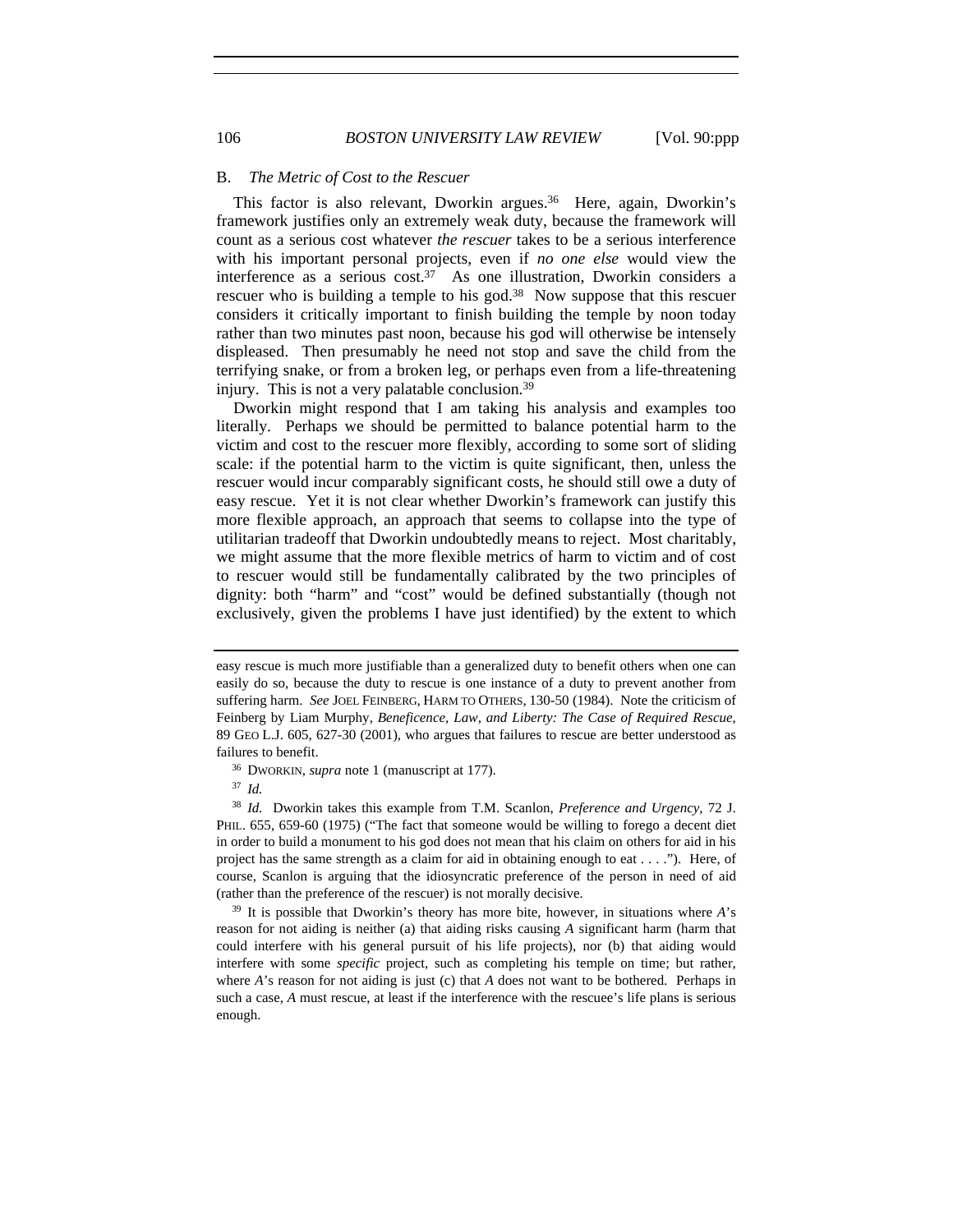they interfere with the life plans of the victim or of the actor. Still, this revised, more flexible balancing approach leaves critical questions unanswered. For example, does "substantially" mean "significantly"? "Mainly"? "Almost exclusively"? I am not confident that Dworkin can formulate a coherent intermediate criterion, one that escapes both the Charybdis of implausible deference to idiosyncratic personal projects and the Scylla of unacceptable utilitarian balancing.

#### C. *"Confrontation"*

According to Dworkin, the third factor that is relevant to the scope of the duty to aid is "confrontation."40 I have a stronger duty if either (a) the person in need of help is a particular, identifiable person, or (b) the need to rescue arises here and now, rather than at some physical distance or in the future.41 We would display a "callousness that mocks any pretended respect for humanity," says Dworkin, if we ignored the "impending death of a particular person dying in front of us."42

Dworkin points out that this third factor has "puzzled economists."43 For example, if a cave-in traps a miner, he says we expect the community to "spend whatever further sums it takes" to rescue the miner.<sup>44</sup> These sums could amount to much more than we expect the community to spend ex ante on mine safety in order to prevent cave-ins or other dangerous accidents from happening in the first place.<sup>45</sup> Dworkin treats the economists' bafflement at this disparate treatment as evidence that their cost-benefit analysis is out of tune with common sense intuitions, intuitions that are better explained by his nonconsequentialist principles of dignity.46

But I think nonconsequentialists should also be more than a little puzzled by this phenomenon. Why should we treat the identifiability of the victim as a moral feature of such dramatic significance? Dworkin's only argument for this position is that it is wrong to ignore the natural responses that a respect for life provokes when we are directly confronted with a person facing imminent death.47 But why give such enormous weight to that natural response, if, for example, we could save five miners from being trapped and killed in the first place, for every one trapped miner we spend enormous sums to rescue?

<sup>40</sup> DWORKIN, *supra* note 1 (manuscript at 178).

<sup>&</sup>lt;sup>41</sup> *Id.* (referring to "particularization" and "proximity" as the elements of confrontation).

<sup>42</sup> *Id.* (manuscript at 179).

<sup>43</sup> *Id.*

<sup>44</sup> *Id.* Dworkin's assertion that we would pay "whatever further sums it takes" to save the trapped miner is an exaggeration. *Id.* We would not spend five-hundred million dollars to save a trapped miner; and we do call off rescues of missing persons when the chance of saving them is extremely low but greater than zero. 45 *Id.*

<sup>46</sup> *See id.*

<sup>47</sup> *See id.* (manuscript at 178-79).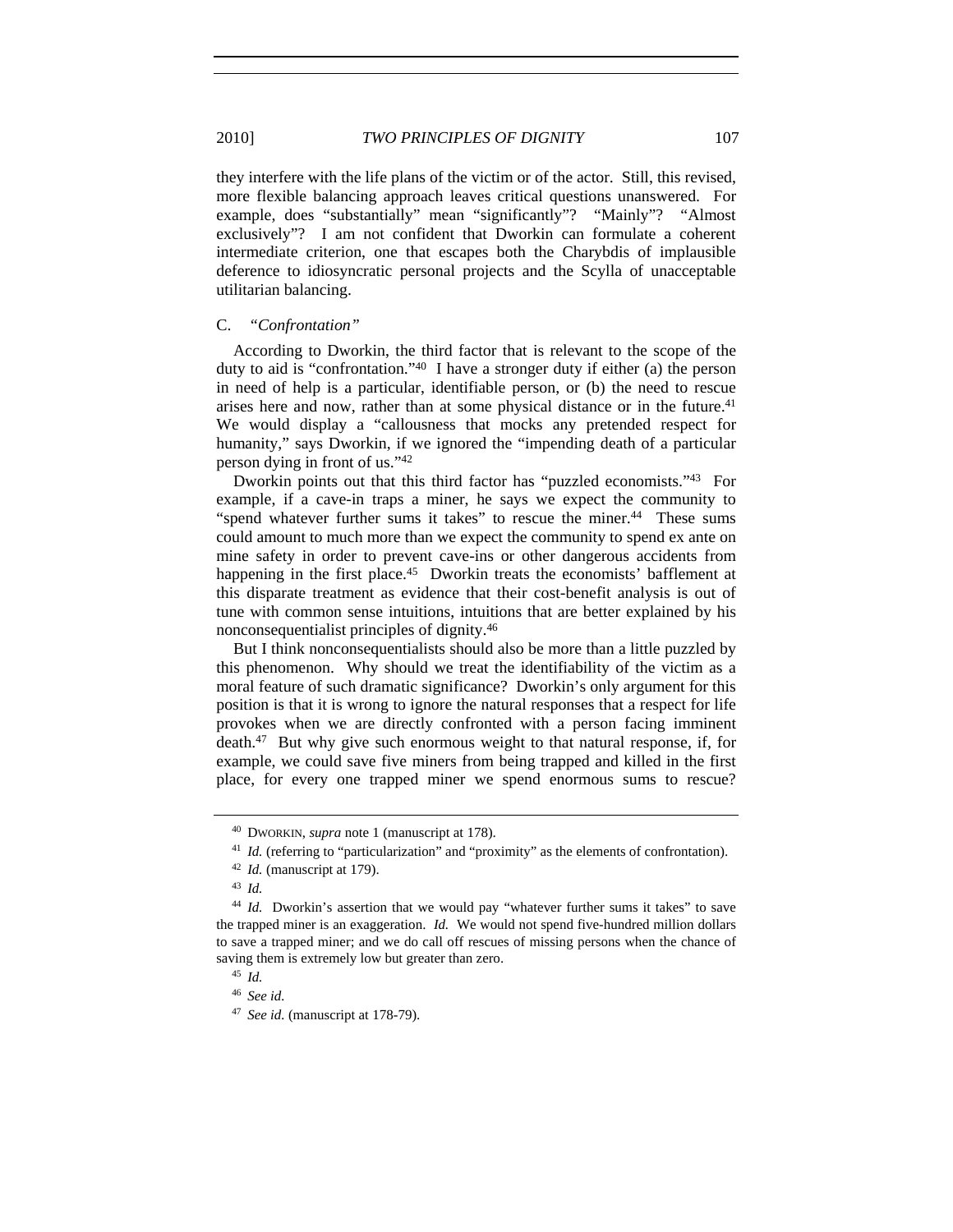Perhaps our reluctance to treat their lives with equal respect is just a failure of imagination.<sup>48</sup>

Elsewhere in *Justice for Hedgehogs*, Dworkin is exceedingly careful to distinguish between fact and value, following David Hume.49 Why is he so extraordinarily deferential to our "natural" reactions here?<sup>50</sup> Could they not be irrational, or even morally indefensible, as so many of our instinctive and intuitive responses are? Consider the equally "natural" phenomenon of disgust, which historically has played a troubling role in efforts to justify racism and homophobia.51

Now, I concede that our intuitive response to the trapped miner is an understandable emotional reaction, and one that psychologists have empirically verified. Researchers have discovered, for example, that if study participants are told, not just that a person in need is a child, but also the *age* of the child, they are more likely to help; and their readiness to help increases even further if the child is given a name.<sup>52</sup> Perhaps evolutionary biologists can explain the adaptive value of such intuitions. But the question remains: why *should* we give weight to such reactions in justifying a stronger moral duty to rescue? A better explanation should be offered than the simple fact that the reaction is a "natural" one. We might "naturally" feel more compassion towards someone if we know their first name, but that is hardly a justifiable basis for imposing a stronger moral duty to rescue such a person.

Consider an analogous problem, the allocation of health resources to the terminally ill. We currently allocate a huge amount of health expenditures to end-of-life care, when those dollars could save many more lives if invested in earlier prevention and treatment.<sup>53</sup> Dworkin noted, in his Keynote Address at the Symposium, that in the type of hypothetical insurance market he favors,

<sup>48</sup> It almost seems that Dworkin embraces the intuition that identifiability of the victim is morally salient just because it is a telling counterexample to what economic analysis would suggest. But, it hardly follows from the fact that economists and consequentialists would oppose a position, that nonconsequentialists should embrace it. The enemy of my enemy need not be my friend. 49 *Id.* (manuscript at 19).

<sup>50</sup> *Id.* (manuscript at 179).

<sup>51</sup> MARTHA C. NUSSBAUM, HIDING FROM HUMANITY: DISGUST, SHAME, AND THE LAW 1-4 (2004) (warning that the psychological reactions of disgust and shame, although unavoidable, should not be the foundation of legal rules, in part because of the risk this poses to stigmatized groups such as gays and the disabled). 52 Tehila Kogut & Ilana Ritov, *The "Identified Victim" Effect: An Identified Group, or* 

*Just a Single Individual?*, 18 J. BEHAV. DECISION MAKING 157, 157-65 (2005); *see also* Deborah A. Small & George Loewenstein, *Helping* a *Victim or Helping* the *Victim: Altruism and Identifiability*, 26 J. RISK & UNCERTAINTY 5, 5-14 (2003) (finding that even "weak" identifiability increased the altruism of subjects).

<sup>53</sup> *See* Reed Abelson, *Months to Live: Weighing Medical Cost of End-of-Life Care*, N.Y. TIMES, Dec. 22, 2009, at A1 (referring to estimates that the United States could save \$700 billion a year by reducing costs of end-of-life care).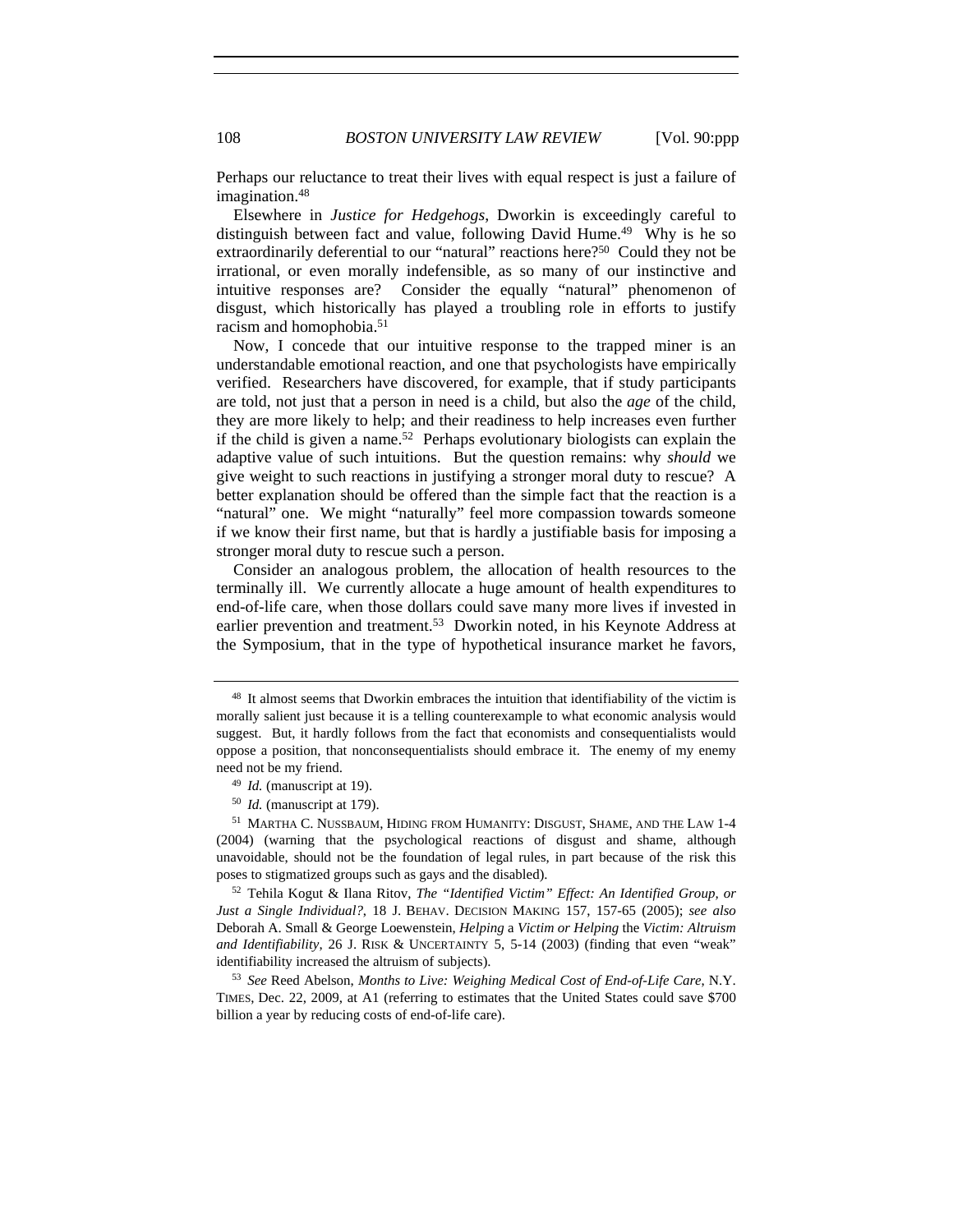distributive justice would probably allocate these health dollars very differently.<sup>54</sup> Yet the same could be said about the trapped coal miner. In Dworkin's hypothetical insurance market, we might well choose to invest more in prevention of coalmine disasters and relatively less in rescues of identified victims.

Of course, one important reason that we do spend too much on end-of-life care is the factor of "confrontation" that Dworkin endorses. Your dying mother or grandmother is in the hospital. You want her to get the best possible care. You do not want a government "death panel" to tell you what to do.<sup>55</sup> But again, does your natural feeling that society owes a special duty to improve the health of this identifiable person really provide a convincing basis for concluding that society indeed owes such a duty? If \$200,000 would either extend a terminally ill person's life for a few months, or prevent several people from contracting a debilitating lifetime disease, is the latter allocation not more sensible and more humane?

To be sure, these allocation decisions are complex, and their ethical resolution depends on more than simple cost-benefit analysis. Distributive justice considerations are important, as is the moral obligation to continue the care of a patient whom one has started to serve, even in circumstances where discontinuing care and shifting resources to another patient would be more cost-effective. More broadly, if you are "confronted" with specific individuals in need here and now, very often you have much more reliable grounds for judging that their need is genuine and compelling, that you can easily rescue them, that others cannot help, and so forth; as compared to the much less certain grounds you are likely to have for determining, ex ante, whether to take a precaution that might save a diffuse, unidentified class of individuals in the future. But Dworkin's endorsement of the "confrontation" factor does not rely on these contingent epistemic differences. Rather, he claims that the identifiability and spatiotemporal proximity of a victim is an intrinsic moral difference.<sup>56</sup> This contention needs much more argument.

Finally, it is not even clear that Dworkin's embrace of the "confrontation" position – such as the view that we should pay whatever is required to save the trapped coal miner – actually follows from his two principles of dignity. True enough, our immediate emotional reaction when we witness the plight of particular individuals in dire need of rescue is that we should save them. But Dworkin provides no argument to show that this altruistic impulse, together

<sup>54</sup> Ronald Dworkin, Keynote Address at the Boston University Law Review Symposium: Justice for Hedgehogs (Sept. 25, 2009) (transcript on file with the Boston University Law Review) (arguing that we should spend less "keeping people alive" at the end of their lives because people could spend that money on useful activities throughout life instead of financing expensive end-of-life care). 55 *See* Jim Rutenberg & Jackie Calmes, *False 'Death Panel' Rumor Has Some Familiar* 

*Roots*, N.Y. TIMES, Aug. 14, 2009, at A1.

<sup>56</sup> *See* DWORKIN, *supra* note 1 (manuscript at 178-79).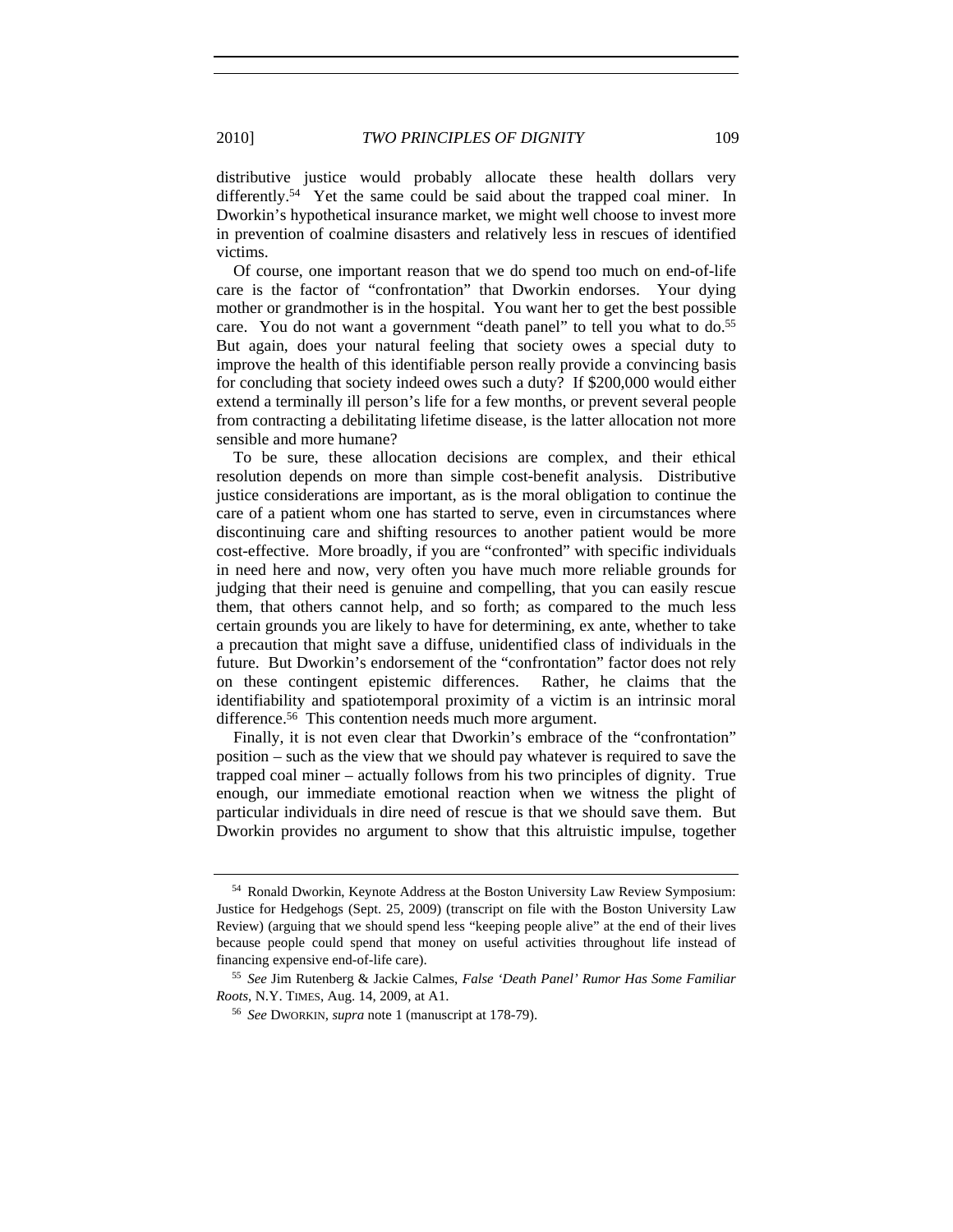with his two principles, entails a stronger moral duty to rescue those whose plight is staring us in the face. He simply asserts that one displays a disregard for the objective value of human life if one fails to spend enormous sums on saving them, or if one fails to spend much more on saving them than on saving less identifiable individuals through prudent ex ante precautions.<sup>57</sup>

#### II. THE DUTY NOT TO CREATE UNREASONABLE RISKS OF HARM TO OTHERS

Let us turn to the second topic – the scope of the moral duty not to create an unreasonable risk of harm to others. This is a topic that is of crucial significance to the proper scope of tort law, and of some significance to criminal law as well. Here, too, Dworkin's principles of dignity suggest a surprisingly narrow duty.

In determining the scope of this duty not to cause unintended harm, we should not, Dworkin warns, simply engage in the sort of cost-benefit balance that economists and consequentialists would recommend.<sup>58</sup> Although now is not the occasion for a full discussion of the problems engendered by a purely cost-benefit analysis of risky conduct, I share Dworkin's reservations.59

Trouble comes, however, when we examine the formula that Dworkin recommends in lieu of cost-benefit analysis. He says we should balance:

(a) the extent to which the plans and prospects of a potential injurer will be set back by his taking a precaution against risks

against

(b) the extent to which the plans and prospects of potential *victims* will be set back if the actor does not take that precaution (and thus increases the risk of injury). $60$ 

 But this view, taken literally, has bizarre consequences – for example, the greater the media coverage of a natural disaster or of a poverty problem, the more funds we are morally required to allocate towards alleviating the problem, even if we know that greater problems exist elsewhere that the media have not highlighted.

<sup>58</sup> *See id.* (manuscript at 187).

<sup>59</sup> Kenneth W. Simons, *Tort Negligence, Cost-Benefit Analysis, and Tradeoffs: A Closer Look at the Controversy*, 41 LOY. L.A. L. REV. 1171, 1188 (2008) (rejecting as "highly implausible" the use of unqualified consequentialist cost-benefit analysis as a criterion of tort negligence).

<sup>60</sup> See DWORKIN, *supra* note 1 (manuscript at 186-87), stating that the Learned Hand test is the correct basic strategy for determining when risk-creation is permissible, but endorsing a restricted version of the test, under which we compare how much the actor's projects and

<sup>&</sup>lt;sup>57</sup> Dworkin's arguments about the scope of our duty to alleviate global poverty are similarly problematic. *See id.* (manuscript at 179). We do have such a duty, he says, given the high need under the first metric and the low cost under the second, but he believes that the factor of confrontation is still relevant: if we are more vividly aware of African poverty today than in years past, due to extensive media coverage, this "aggravate[s] [our] failure of duty" to respond to the problem, and we should feel more shame when we do not respond adequately. *Id.*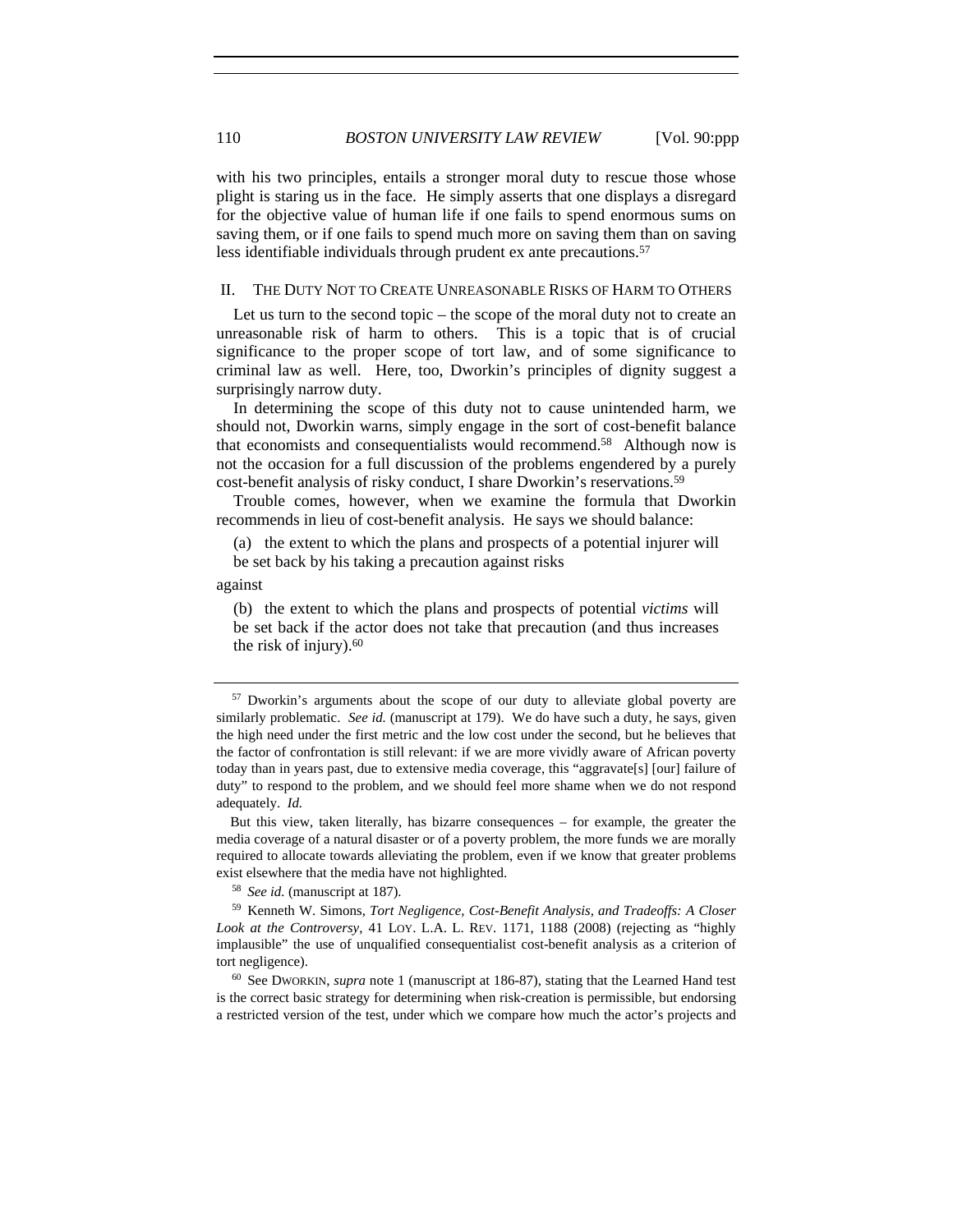2010] *TWO PRINCIPLES OF DIGNITY* 111

But now we have a problem reminiscent of the problem we encountered with Dworkin's analysis of the scope of the duty to rescue.<sup>61</sup> Under this type of a balance, the subjective importance of the potential injurer's own plans and projects will often *override* the rights of potential victims. Specifically, it will override whenever the injury that the victims might suffer from the risky action is modest or short-lived enough that it will not interfere in a comparable way with the victims' own long-term plans.

Consider two examples. First, recall the saga of our friend the templebuilder, who was in such a great hurry to complete his monument by noon today. Now suppose that our friend is stuck in an unforeseeably horrendous traffic jam. Once the traffic clears, he drives at a very high speed to the site of his building. Speeding is the only way he can arrive at his destination on time.

Unfortunately, speeding will also terrorize dozens of young children along the way. But, fortunately, their terror will only be momentary. His speeding does not actually pose any risk of physical harm to them, and does not cause any long-term emotional harm. So it does not set back their life plans or prospects in any way. Still, is it really morally permissible for him to speed? And should he not have a moral duty to compensate them for their emotional harm?62

Now consider a second example, my own variation on a famous example from T.M. Scanlon.63 Imagine Lopez is in the transmitter room of a television station. Electrical equipment in the room poses a serious risk of falling on him and causing him extremely painful shocks, though it will cause no other harm. There is only one sure way to prevent him from suffering these shocks: turning off the transmitter for fifteen minutes while we fix the problem. But the final match of the World Cup is in progress, watched by a huge number of people, and it will not be over for an hour. Should we turn off the transmitter now, and save Lopez immediately? Or should we instead wait until the match is over?

Scanlon asks, in his similar example, an arresting question: "Does the right thing to do depend on how many people are watching – whether it is one million or five million or a hundred million?"<sup>64</sup> Clearly, it does not. The question nicely captures the nonconsequentialist intuition that it is *not* always permissible to harm someone, or even to risk harm to them, simply because the aggregate expected benefits derived from the conduct that causes or risks the

plans are set back by taking a precaution, relative to how much *not* taking the precaution (and thus causing damage) would set back the projects and plans of others. 61 *See supra* Part I.

 $62$  In tort law, of course, he would most likely not have a legal duty to compensate them, since liability for emotional harm alone is imposed only in narrow circumstances not present here. *See* DAN B. DOBBS, 2 THE LAW OF TORTS § 302 (2001).

<sup>63</sup> For the original example, see T.M. SCANLON, WHAT WE OWE TO EACH OTHER 235 (1998). In Scanlon's version, Jones is trapped under fallen equipment, and, in order to rescue him, we must turn off the transmitter for fifteen minutes. *Id.*

<sup>64</sup> *Id.*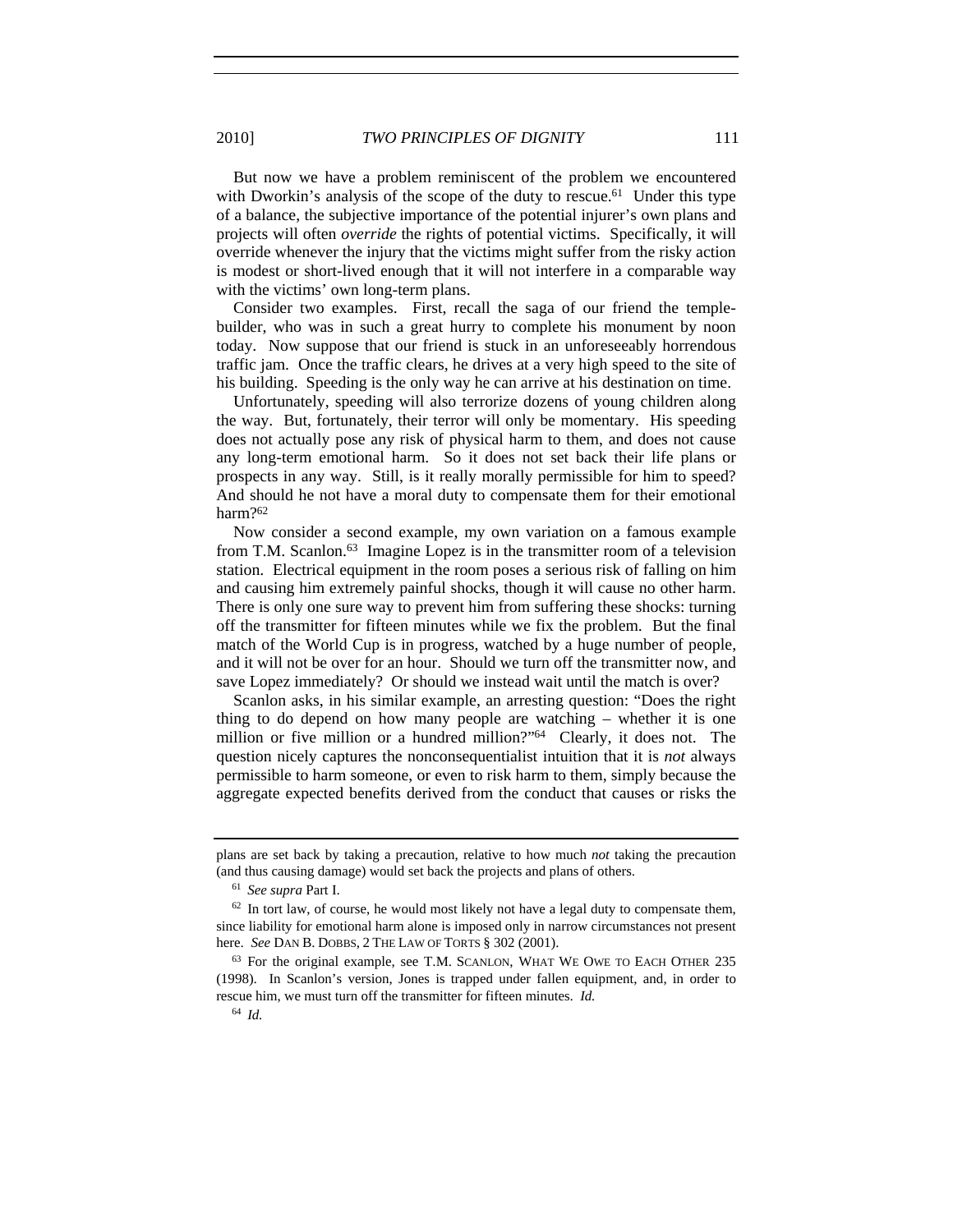harm outweigh the expected costs.<sup>65</sup> A huge number of tiny benefits might, on a utilitarian metric, have greater aggregate value than the disvalue of a single individual's pain, and yet, in these examples, it is impermissible to choose the course of action that produces those greater benefits.

Both Scanlon's example and my example demonstrate that any balancing test for permissible risk imposition should include a constraint against this type of utilitarian aggregation.<sup>66</sup> But I want to pose an additional question about my scenario. Suppose that watching the World Cup live is extremely important to the life plans of some of the viewers, indeed one of the most important experiences in their lives.<sup>67</sup> It would appear that under Dworkin's view, such a setback to the plans and prospects of these viewers weighs heavily, and could easily override the substantial risk that Lopez might suffer significant but temporary pain if we do not turn off the transmission.68 For it is quite possible that the painful shocks that Lopez might suffer would set back his life plans very little, if at all.69

The basic problem that both Scanlon's example and my example reveal is this: Dworkin employs a criterion of permissible risk imposition that places too much value on whether the life plans of the relevant actors are substantially furthered or hindered. Although these features might deserve some weight in the rescue context, it is not at all clear that they should be so decisive in the context of an actor imposing a risk of harm on a class of potential victims. In this context, we need to weigh, not just what effect a rule permitting (or forbidding) risky activity will have on the life plans of potential injurers and victims, but also: (1) the way in which the benefits and burdens are distributed and  $(2)$  the *social* value of the activity.<sup>70</sup> As a matter of personal ethics, it may be perfectly defensible for sports fans to devote significant portions of their time to rooting for the home team. Indeed, such devotion might be laudable in many respects, for it might build community spirit and reinforce such values as valor, effort, discipline, self-sacrifice, and acceptance of defeat. But it hardly follows that these values are entitled to significant social weight when pursuing them requires endangering the welfare of others. By contrast, if the reason one is endangering others is to save one's own life or the life of another person

<sup>65</sup> *See id.*

<sup>66</sup> As stated, Dworkin's balancing test does not include such a constraint, though it would be easy enough for him to add one. *See* DWORKIN, *supra* note 1 (manuscript at 187).

 $67$  This is not an unrealistic assumption, I think, in light of the maniacal behavior of sports fans around the world.

<sup>68</sup> *See* DWORKIN, *supra* note 1 (manuscript at 187).

<sup>&</sup>lt;sup>69</sup> Perhaps one could distinguish this second example from the first because the sports fans are not literally the injurers, but are people who benefit from the injurer (the TV station) not taking a precaution. But I am not so sure that this matters. Would it really make a moral difference if the TV station owner also was a rabid sports fan and considered this experience of watching the World Cup final the highlight of his year? 70 Simons, *supra* note 59, at 1191-92, 1202-08.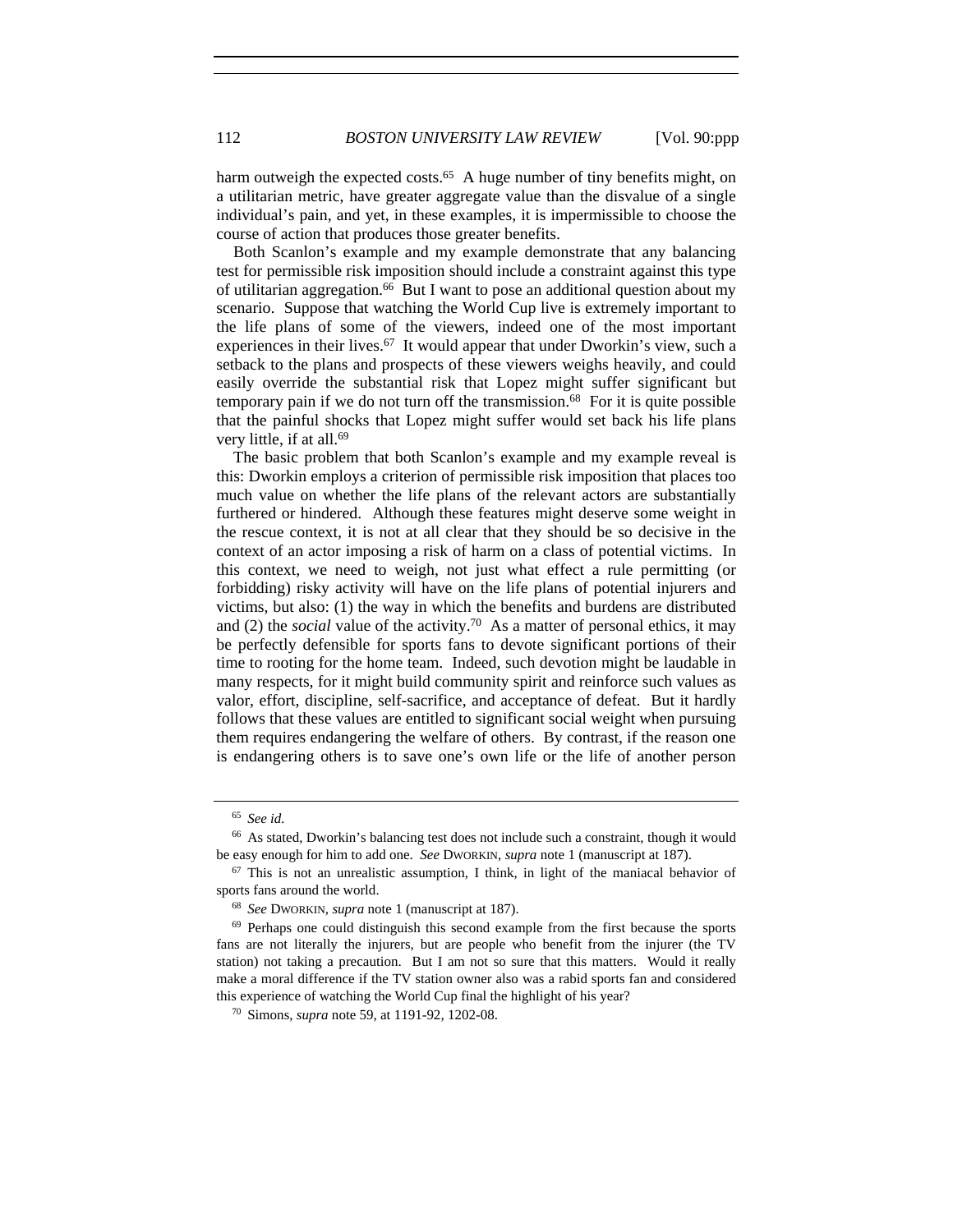(e.g., by transporting the needy person at high speed to the hospital), that reason has significant weight both in personal ethics and in interpersonal risk imposition.

How would Dworkin respond to these criticisms? Perhaps he would say that permitting either our friend the temple builder or the TV station owner to impose these risks on others is unjustly asking the victims to "subsidize" the injurer's choice of life project.<sup>71</sup> This is indeed a valid concern. However, what counts as an unjust subsidy is a notoriously difficult inquiry,<sup>72</sup> and it is not clear how one would apply the concept here. Can I not take a drive for pleasure, at a careful rate of speed, even though this endangers pedestrians to a slight extent? Why are they not thereby "subsidizing" me? After all, they might not consent to the risks, nor benefit in any direct way from those risks. Moreover, Dworkin's two principles of dignity are not a promising source for a plausible account of what constitutes an "unjust subsidy" in this context.

One other portion of Dworkin's analysis deserves attention. Before introducing his formula for permissible risk-imposition, Dworkin places the question of liability for unintended harm within an illuminating framework. He suggests that we must find some middle ground between the actor *always paying* for the risks he imposes on others (an option that takes away our control by burdening our ability to act), and always *leaving the cost* of the risks he imposes *on the others* (an option that takes away our control by leaving us at the risk of being victims).73

I agree with Dworkin that a middle ground between pervasive liability and no liability must be sought. I also agree that each extreme would result in an excessive burden on personal liberty. But I do not agree that focusing on the effect of a liability rule on the actor's or the victim's degree of control over his life is a helpful way to determine the permissible scope of risk-imposition, for two reasons. First, it is dubious that "maximizing control"74 is the only or even

<sup>71</sup> DWORKIN, *supra* note 1 (manuscript at 132, 177). Elsewhere in *Justice for Hedgehogs*, Dworkin's analysis of what political justice does and does not require implicitly employs the idea of an unjust or undeserved subsidy. *See id.* (manuscript at 221-27).

 $72$  For discussions of this topic in the context of unconstitutional conditions, see Seth Kreimer, *Allocational Sanctions: The Problem of Negative Rights in a Positive State*, 132 U. PA. L. REV. 1293, 1294-300 (1984); Kenneth W. Simons, *Offers, Threats, and Unconstitutional Conditions*, 26 SAN DIEGO L. REV. 289, 292-94 (1989); Kathleen M. Sullivan, *Unconstitutional Conditions*, 102 HARV L. REV. 1413, 1415-19 (1989). 73 DWORKIN, *supra* note 1 (manuscript at 186). For an analysis along similar lines from a

prominent tort scholar suggesting that tort law balances the interests in liberty and security, see Gregory C. Keating, *Reasonableness and Rationality in Negligence Theory*, 48 STAN. L. REV. 311, 382-84 (1996).

<sup>74</sup> DWORKIN, *supra* note 1 (manuscript at 186) ("My goal is to maximize my control; that is what my ethical responsibility for my own life demands."). It is surprising that Dworkin's criterion here employs "maximization," since his purpose is to supply an alternative to the utilitarian "maximization of utility" criterion. *Id.* (manuscript at 209). To be sure, he wants to maximize "control," not "utility." Still, many nonconsequentialists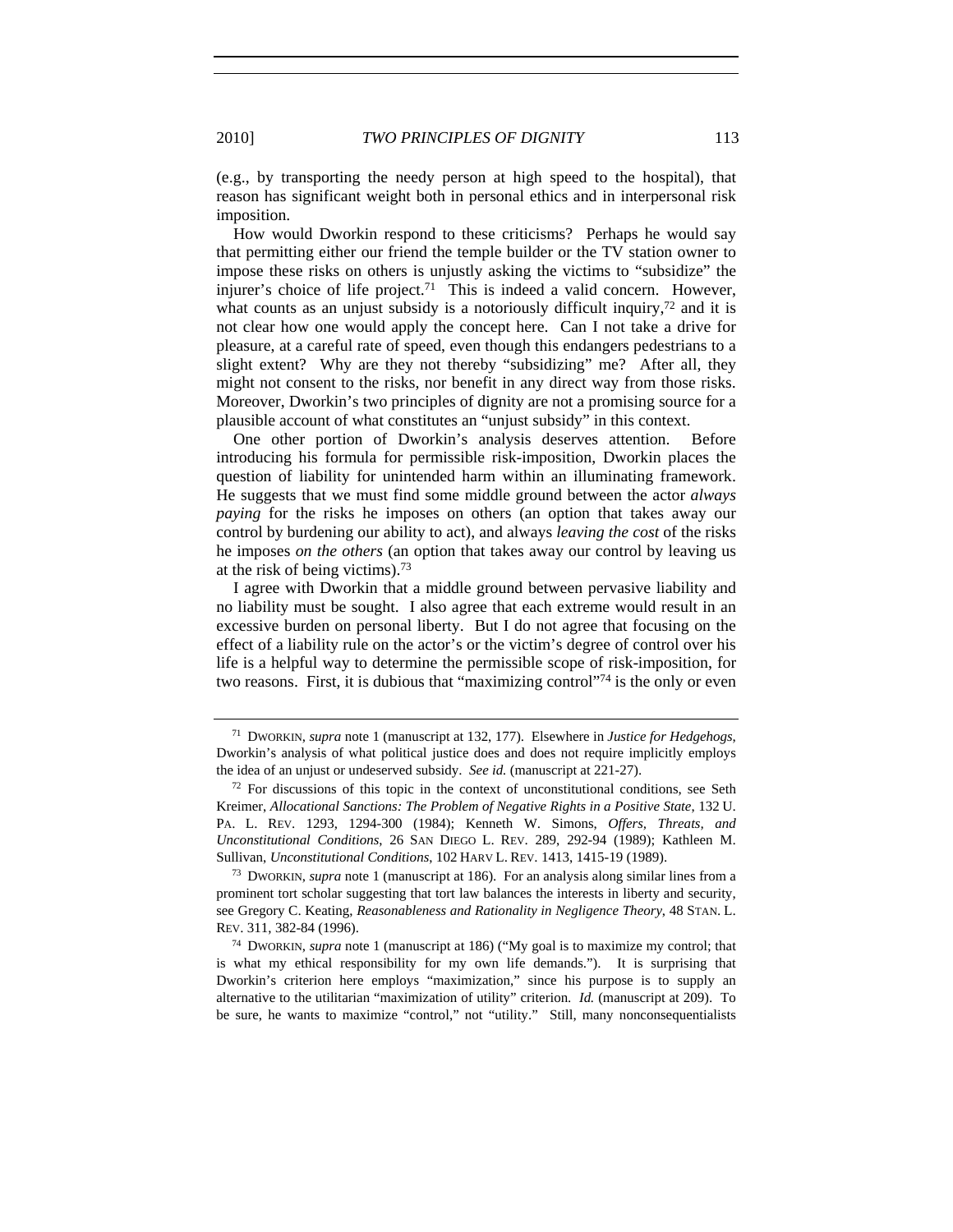the most important criterion for determining the defensible middle ground, either in morality or law. For example, whether the risk is fairly distributed is also critical, as noted above. Indeed, even in a purely *intrapersonal* case in which all the advantages and disadvantages of taking the precaution inure to the actor (e.g., a hermit is deciding how carefully to build a house that no one else will visit), the decision about what level of care to adopt should not depend on whether that level will "maximize control."

Second, even if control is the proper criterion, I do not see how it entails the type of balancing test that Dworkin endorses. Under Dworkin's analysis, the balancing formula tells us when it is wrong for us not to take more care.<sup>75</sup> For example, he asserts: "It would destroy my life, not enhance it, if I were to take as much care as is possible not to harm others. I could not even cultivate my garden."76 But the issue of when an actor should compensate for risk is distinct from the question of when it is morally permissible to impose that risk. It is an open question whether one who permissibly cultivates his garden with particular chemicals or a particular irrigation method should nevertheless pay for the harm that he thereby causes. Strict liability, which Dworkin does not discuss, is a liability option, one that the Anglo-American common law occasionally employs. And if the strict liability rule that is adopted will only rarely result in liability, it need not be especially burdensome, and thus need not significantly affect the "control" that the actor has over his life.<sup>77</sup>

#### III. THE DOCTRINE OF DOUBLE EFFECT

The last topic to be explored is Dworkin's attempt to make sense of the controversial doctrine of double effect ("DDE"). Under this deontological doctrine, *intentionally* causing harm (either as a means or as an end) is more difficult to justify than *knowingly* causing the same harm as a side effect of what one intends.<sup>78</sup> Consequentialists, of course, would not draw such a distinction, but would instead focus on whether the action taken minimized net harm, without regard to whether the actor intended the harm or merely knew

criticize any form of maximization.

Moreover, why does Dworkin focus here on "control"? Perhaps this is a result of his analysis of free will earlier in the book, *see id.* (manuscript at 137-60), or of his antisubjugation principle, which I discuss in the next section. But it is unwise to employ an undifferentiated concept of "control" in all of these contexts. Distinct conceptions of "control" are actually at work. 75 *Id.* (manuscript at 186-87).

<sup>76</sup> *Id.* (manuscript at 186).

<sup>77</sup> Kenneth W. Simons, *The Restatement (Third) of Torts and Traditional Strict Liability: Robust Rationales, Slender Doctrines*, 44 WAKE FOREST L. REV. 1355, 1356 (2009). Similarly, the fact that almost all tort liability is insurable means that even a very expansive negligence or strict liability rule need not be a severe burden on actors. 78 *See* DWORKIN, *supra* note 1 (manuscript at 187-88). In some versions of DDE,

intentionally causing harm is categorically forbidden. *Id* (manuscript at 187).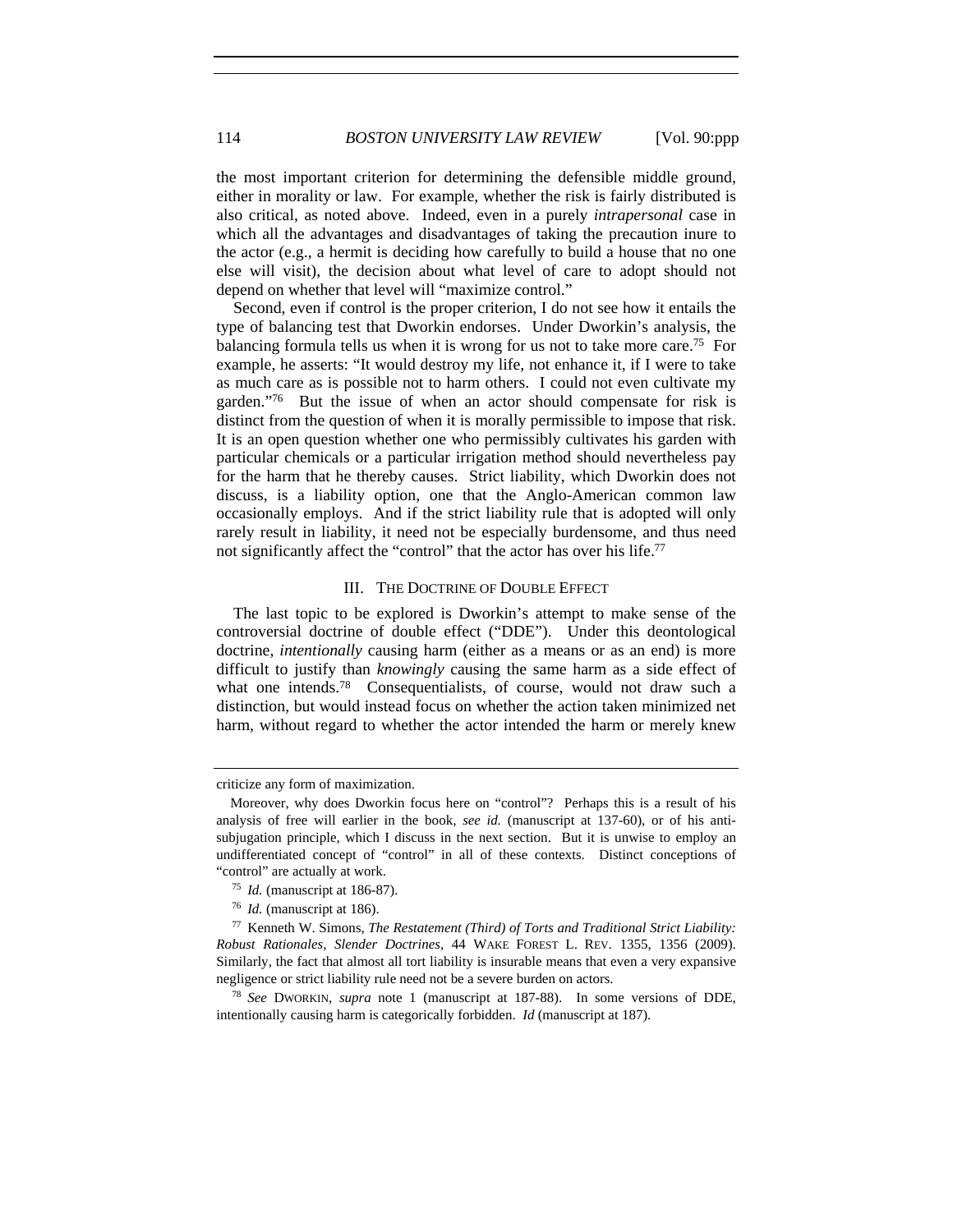that it would occur.79

Here are two of Dworkin's supposed illustrations of DDE:

(1) Liver transplant:

(a)It is permissible for a doctor to save one of two patients who each need a liver, when only one liver is available, even though he knows that the other patient will thereby die; but

(b)It is not permissible for a doctor to kill an elderly patient who will die of his illness in a few weeks, for the purpose of extracting his liver to save another patient, one with a much greater life expectancy, who will otherwise die.<sup>80</sup>

(2) Trolley:

(a) It is permissible to turn a runaway trolley headed towards five people who lie immobilized on the track, even though the actor knows that by turning the trolley onto a spur, he will cause the death of one person who lies immobilized on the spur; but

(b) It is not permissible, if no spur exists, to throw onto the track a large stranger who is fortuitously passing by and whose bulk suffices to stop the trolley from killing the five. $81$ 

After pointing out that deontologists have not had an easy time justifying DDE,82 Dworkin asserts that his principles of dignity both explain these illustrations and offer a persuasive justification for DDE. Alas, neither assertion is convincing.

According to Dworkin, his second principle of dignity forbids one person from imposing a decision on another person about how that other person's life, person, or property should be put to the service of others.83 If you divert the trolley onto the spur and cause the death of one rather than five, he says, you do not "impose a decision" in that impermissible way; but if you push the fat

<sup>79</sup> *See* JORAM GRAF HABER, ABSOLUTISM AND ITS CONSEQUENTIALIST CRITICS 10 (1994) ("[C]onsequentialists hardly think kindly of the D.D.E. convinced as they are that consequences alone determine right conduct.").

<sup>80</sup> DWORKIN, *supra* note 1 (manuscript at 187-88).

<sup>81</sup> *Id.* (manuscript at 188-91). The trolley problem was introduced by Philippa Foot. *See* PHILIPPA FOOT, *The Problem of Abortion and the Doctrine of the Double Effect*, *in* VIRTUES AND VICES AND OTHER ESSAYS IN MORAL PHILOSOPHY 19, 23-31 (Oxford Univ. Press 2002) (1978). Judith Jarvis Thomson made the problem famous. *See* Judith Jarvis Thomson, *The Trolley Problem*, 94 YALE L.J. 1395, 1395-415 (1985).

<sup>82</sup> DWORKIN, *supra* note 1 (manuscript at 189) ("[Some] philosophers say that it is always wrong to aim at someone's death no matter what the gain. That explains our reactions to the transplant and trolley examples, they say . . . . But that explanation simply restates the problem. If someone's motives are good – to save as many people as possible – why should it matter whether he actually aims at the death of a smaller number or simply knowingly produces their death?"). 83 *See id.* (manuscript at 133-34).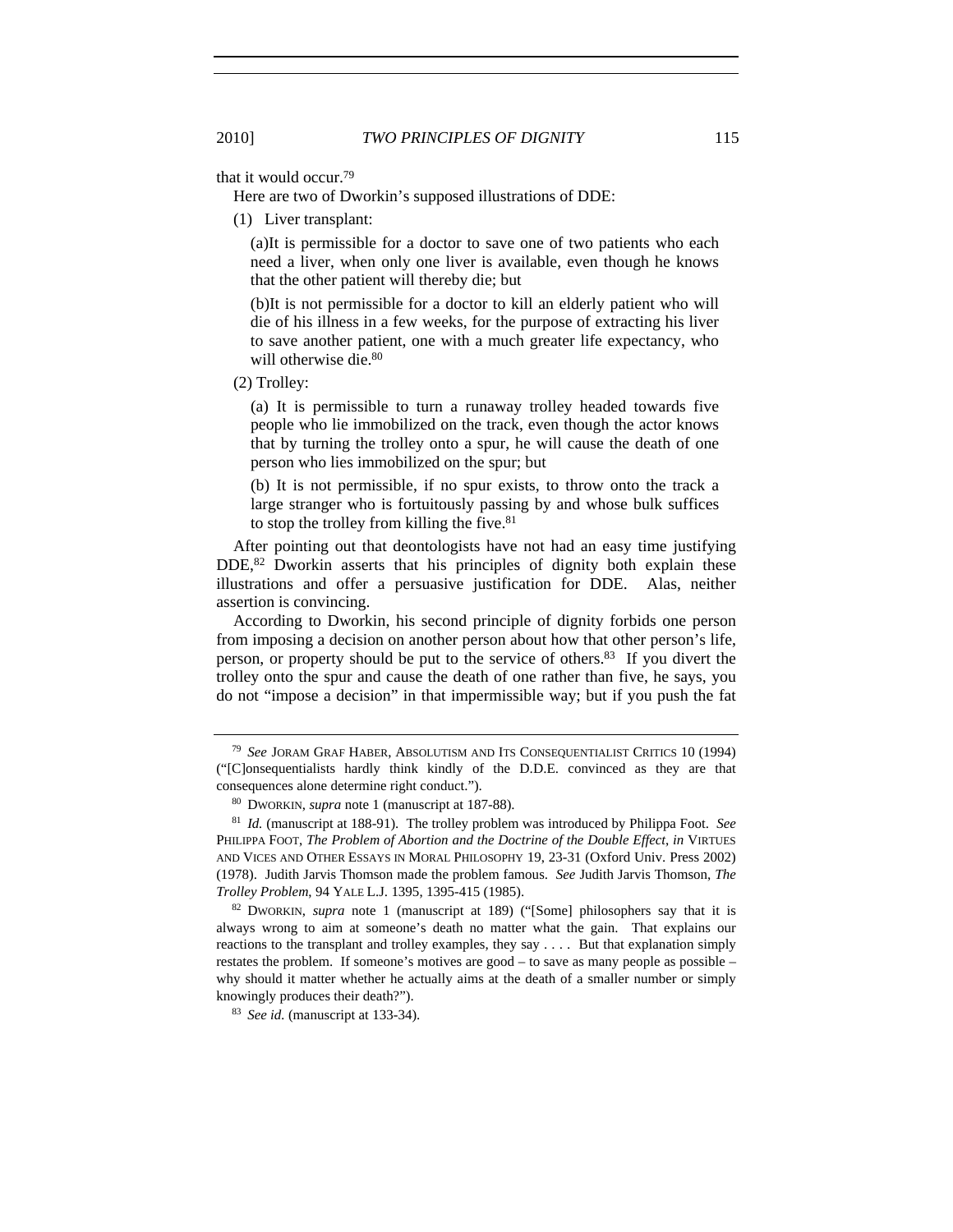man into the path of the trolley so that his body serves as a brake, you improperly "impose a decision" on him.84

But this anti-usurpation argument fails, both descriptively and normatively. Although some private interpersonal moral duties not to interfere with another's rights do rest on the other's right to make an autonomous decision,85 the type of cases we are considering are not within this category. In both trolley scenarios, the actor ignores the victim's likely (or even expressed) wishes. Thus, suppose the actor can reach the person on the spur by cell phone; it is doubtful that turning the trolley is permissible only if that person verbally consents. What distinguishes the two trolley cases is not any difference in whether the actor imposed his decision on an unwilling victim, but instead differences in the actor's causal responsibility for the harm, or in the nature of his commitment to harming or involving the victim.86

At several points, Dworkin does hint at such deeper differences. For example, he frames the question as whether the actor imposed a decision "about whether and how [the victim's] life should be put *at the service of others*."87 In another instructive passage, Dworkin states:

Of course you are not entitled to take even small risks with my children's lives for the thrill of it. But you are entitled to drive with normal care in my street even though this measurably increases the risk of harm to them. The difference explains much else: warring nations may be entitled to bomb enemy munitions factories knowing that innocent civilians will be blown apart. My children playing in the street and civilians living near enemy factories are in the wrong place at the wrong time; they suffer bad luck if they are harmed but *no one has judged that it is desirable that they should suffer it*. 88

But in both of these passages, Dworkin's language merely restates, rather than solves, the problem of how to justify DDE. The first passage hints that using someone as a means is what is especially troubling. The second hints that intention to harm is the morally relevant feature. Each passage reinforces the point that the anti-usurpation principle alone is not the operative principle.89

<sup>&</sup>lt;sup>84</sup> *See id.* (manuscript at 188-91). <sup>85</sup> One example is a doctor's duty not to provide medical care to a patient unless she has the patient's consent. *Id.* (manuscript at 189).

<sup>&</sup>lt;sup>86</sup> The person turning the trolley merely diverts the path of a threatening object; but the person pushing the fat man is committed to using or appropriating the victim's body as a mean to the end of saving the five. For two recent, valuable discussions that try to refine and more deeply justify this distinction, see F.M. KAMM, INTRICATE ETHICS: RIGHTS, RESPONSIBILITIES, AND PERMISSIBLE HARM 138-76 (2007); T.M. SCANLON, MORAL DIMENSIONS: PERMISSIBILITY, MEANING, BLAME 18-20 (2008).

<sup>87</sup> DWORKIN, *supra* note 1 (manuscript at 191) (emphasis added).

<sup>88</sup> *Id.* (manuscript at 189-90) (emphasis added).

<sup>89</sup> Dworkin at one point suggests that what is impermissible is relying on a justification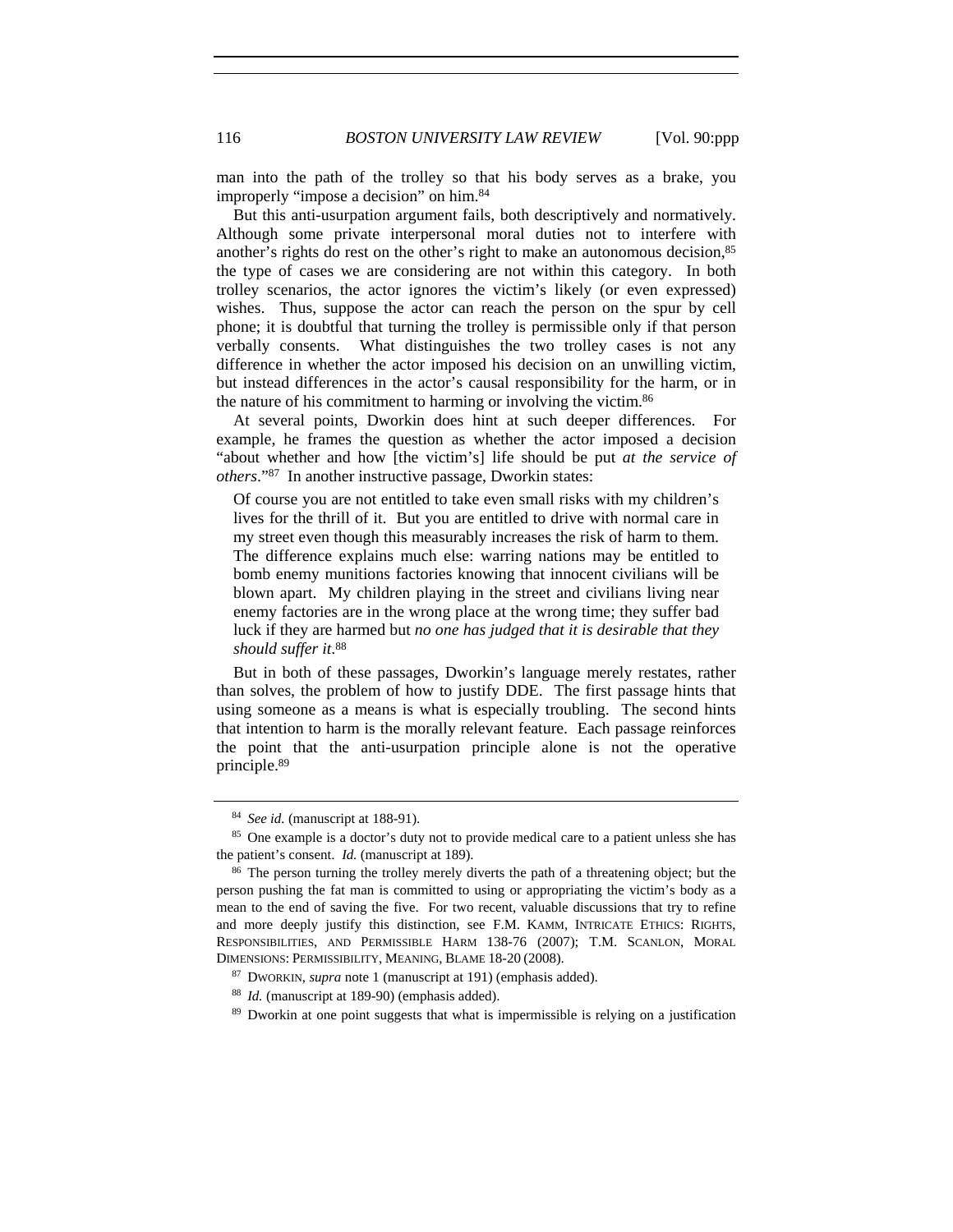2010] *TWO PRINCIPLES OF DIGNITY* 117

Dworkin does offer one other formulation that purports to distinguish the (permissible harm) "turning of the trolley" case from (impermissible harm) cases of true usurpation: "[W]hat is forbidden in all these cases [of impermissible usurpation] is not that someone's body be invaded or harmed but that this be done in service of a judgment about how his body *should* be used."90 But this criterion also fails to explain the different outcomes. If "a judgment about how his body *should* be used<sup>"91</sup> means "an (impermissible) judgment that his body *must be* used as a means or end rather than side-effect," then this merely restates and does not justify DDE. However, if that phrase means "an (impermissible) judgment that the victim will not endorse about how his body will be used," the criterion fails to distinguish means and ends from side-effects at all, because in all of these scenarios, the injured victim might well object to the ultimate judgment that his welfare must be sacrificed for the sake of a larger good.

To be sure, Dworkin's legitimate concern to preserve autonomy, and specifically to preclude others from unjustifiably usurping a decision, has genuine traction in the context of political morality.92 It is indeed especially troublesome when the government overrides the choices of its citizens, not just because the government thereby seeks to avoid harm to others or to provide social benefits, but because the government rejects on the merits the morally permissible choice that the citizen exercises. As Dworkin explains:

Even those who believe that pregnant women should have themselves

Notice, finally, that the likelihood that harm will ensue is not the decisive consideration in deciding which of the courses of actions is morally permissible. Even if the fat man has only a 50% chance of dying, while the person on the spur in the diverted trolley scenario would have a 90% chance, using the fat man's body as a brake arguably is impermissible while diverting the trolley is not.<br><sup>90</sup> *Id.* (manuscript at 189).

<sup>91</sup> *Id.*

that "suppose[s] my right to decide *what it is desirable should happen to you*." *Id.* (manuscript at 190) (emphasis added). But this broad criterion, too, is unpersuasive. Even in the scenario where the actor turns the trolley, this criterion is, in one sense, satisfied: we believe that the state of affairs in which the trolley is turned is a better state of affairs, from either a deontological or consequentialist perspective, than the state of affairs in which it is not turned. Yet this is not the same as deciding that it is desirable that the person on the spur should die or be harmed. And, on a narrower understanding of the criterion, even pushing the fat man does not satisfy it. The actor choosing that unfortunately necessary means to the end might greatly regret that he must use this harmful alternative. And again, it is not the case that the actor who pushes the victim has decided that the best use of the victim's *life* is to sacrifice him to save five. Rather, the actor has decided to use the victim's body, and presumably would be delighted if the victim survived.

<sup>92</sup> *See id.* It also has importance in the context of personal ethics. *See id.* (manuscript at 133) ("We cannot escape influence, but authenticity [the second principle of dignity] requires us to resist domination. The distinction is of great ethical importance: it is the difference between limitation and subordination.").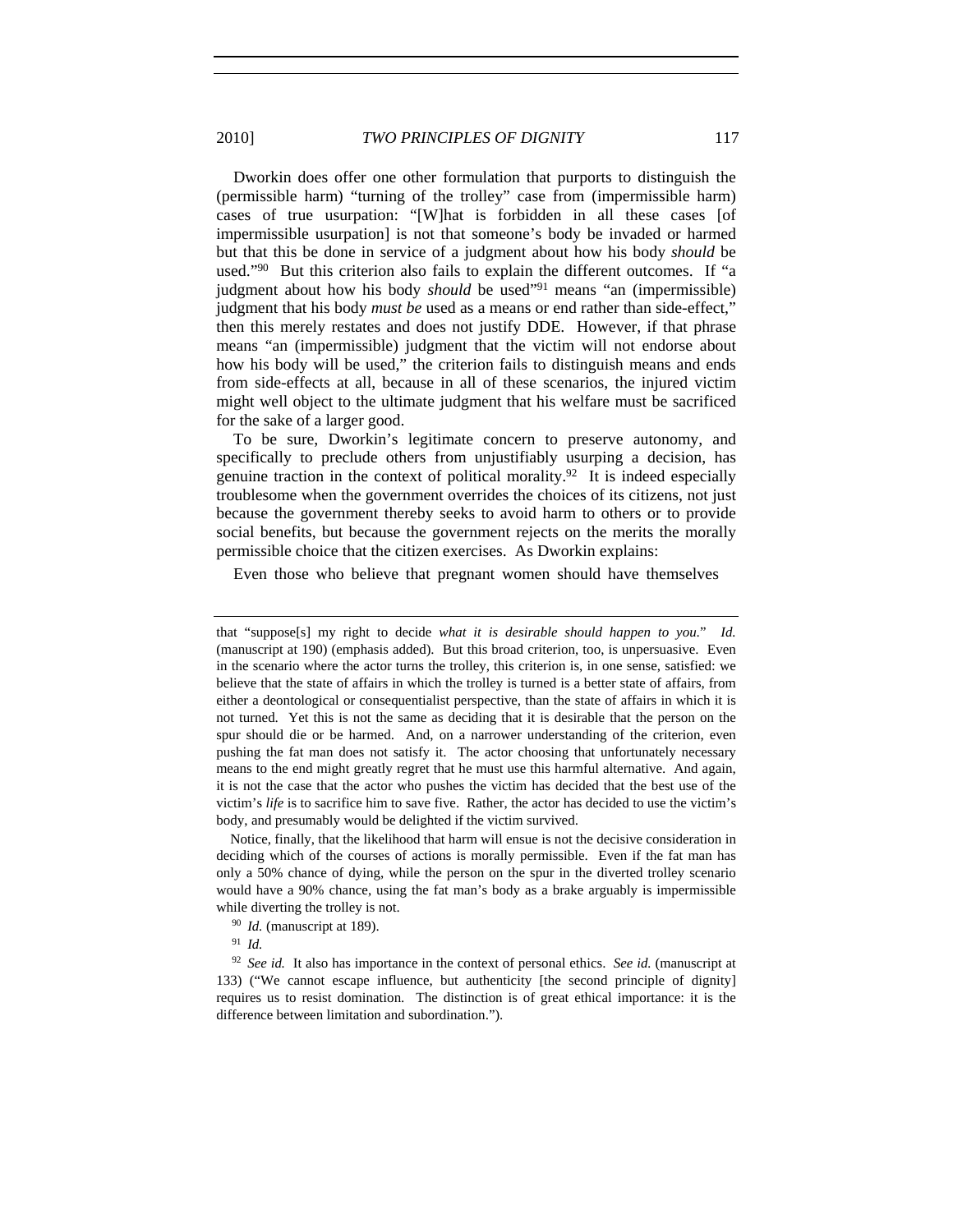tested so that a defective fetus might be saved by medical intervention would be horrified if such tests and intervention were mandatory. People have a right . . . that nothing be done to them that supposes that they are not the final judges of how their bodies should be used.<sup>93</sup>

But Dworkin is on treacherous ground when he takes this plausible duty of government not to usurp the decisions of its citizens and extrapolates it to the domain of interpersonal moral duty, the duty of one private person to another. The anti-usurpation principle is much less relevant in this domain, for two reasons. First, private persons rarely have power over the decisions of others that is remotely comparable to the power of government over its citizenry. And second, private individuals ordinarily have the liberty to act for a wide variety of reasons, including disagreement with the (morally permissible) views, lifestyles, or life projects of other private individuals. It is morally permissible for me to befriend only those who share my political views, or to shun starving artists or wealthy hedge-fund traders, but it is certainly not legitimate for the government to rely on such criteria in deciding who may use or speak in a public park.

Another problem arises with Dworkin's use of the second illustration. The trolley problem is not clearly an illustration of DDE at all. It is not the case that an actor who pushes or throws someone in the path of the trolley in order to stop its motion must intend to cause death, or even harm, to the involuntary human brake. If the victim happens to be wearing indestructible garb that protects him from any physical harm, that would hardly set back the actor's plans (so long as the victim's body will still stop the train). Thus, it is not the case that the actor must have intended to harm the victim.<sup>94</sup> In passing, Dworkin implicitly recognizes this notorious problem with individuating intentions. For example, he describes the "thrown bystander" variation as a case in which "you throw one person onto the single track *intending that he be struck*";95 Dworkin does not say, "intending that he die or be injured." And in another scenario, in which an actor shoots another in order to obtain a needed medicine, Dworkin acknowledges that what is really necessary to achieve the actor's end is (merely) that the victim "be in some way immobilized,"96 not that the victim be killed or physically harmed.<sup>97</sup>

<sup>97</sup> Dworkin pairs this example of an impermissible harming with an example of a permissible harming that results in the same consequence, the death of the other. Dworkin

<sup>93</sup> *Id.* (manuscript at 189).

<sup>&</sup>lt;sup>94</sup> Even in the liver transplant example, arguably the death of the elderly patient need not be intended. The doctor could anesthetize the patient, remove his liver, and then hope against hope that the patient miraculously survives. But many deontologists would concede that in this type of case, what the doctor does intend to do (remove a liver from a patient who needs it to survive) is "close enough" to intending the patient's death that it should be so considered for purposes of DDE. 95 *Id.* (manuscript at 188) (emphasis added).

<sup>96</sup> *Id.* (manuscript at 189).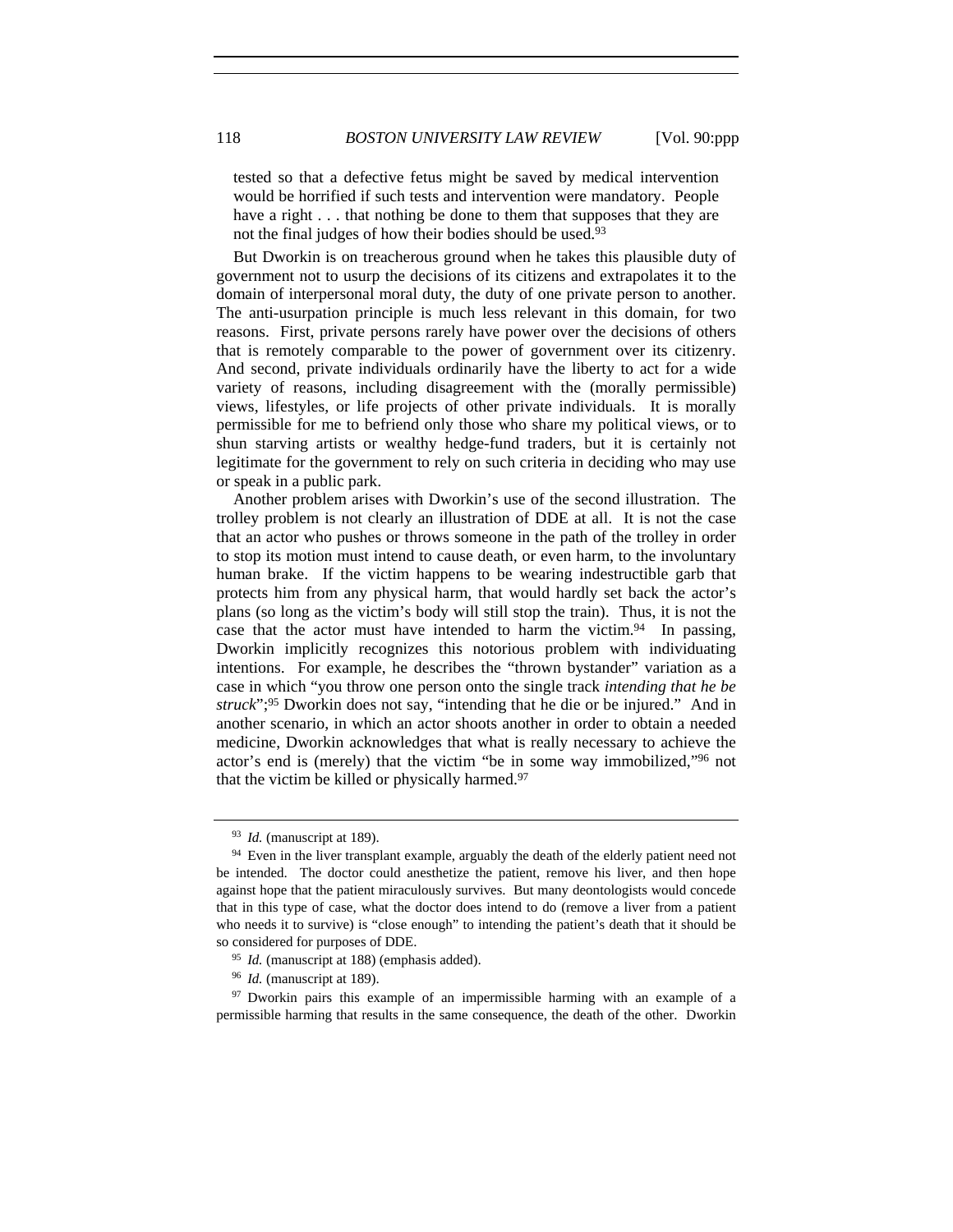2010] *TWO PRINCIPLES OF DIGNITY* 119

Consider one final argument that Dworkin offers for the anti-usurpation approach. If we switch from an ex post to an ex ante perspective on the liver transplant problem, we could imagine that a group of individuals agree in advance to a utilitarian "spare parts lottery": they agree to a later involuntary reallocation of human organs whenever this would produce a net saving of lives.98 Why, Dworkin asks, is such an agreement still troubling and not enforceable?99 The reason, he suggests, is that under the agreement you give others authority to make basic decisions about your life when the time comes for an organ transplant.<sup>100</sup> Indeed, Dworkin says, in this respect, enforcing the agreement is akin to enforcing an agreement in which you sell yourself into slavery.101

This argument, though initially attractive, is overstated. We do sometimes permit individuals to irrevocably give up their right to decide how their bodies may be used. If you sign up for the Army and later, before your tour is up, change your mind about exposing yourself to physical harm, you will suffer a significant legal sanction. Or if you agree to play professional football but later decide that the rewards no longer justify the risks of physical injury, you will suffer a financial burden for exercising that choice. Still, Dworkin is correct that a "spare parts lottery" agreement should not be enforced. But the better explanation for this result is not a broad anti-subjugation principle, but instead a narrower principle, that consent does not override all deontological rights and duties.

In sum, Dworkin's anti-usurpation principle, while it indeed flows from his second principle of dignity, does not help justify DDE or any plausible variant of DDE. (Nor does it justify the distinction between killing and letting die, despite Dworkin's assertion that it does.)<sup>102</sup> Whether the victim has been fully

- 
- 
- <sup>100</sup> *Id.* (manuscript at 191).
- <sup>101</sup> *Id.*

<sup>102</sup> Dworkin asserts that the distinctions between killing and letting die, and between deliberate harm and the harm that occurs as a result of legitimate competition, also are explained by the anti-usurpation principle. *Id.* (manuscript at 183-86)*.* Referring to the rattlesnake bite scenario noted earlier, *see supra* note 97, Dworkin claims that there is an important moral difference between killing someone to obtain a needed medicine and

supposes that the actor and the other both need the medicine to survive a rattlesnake bite, and the actor merely outruns the other and thus secures the medicine for himself, realizing, however, that this will cause the other to die. *See id.* (manuscript at 183). Note that in this example, as in the trolley and liver transplant examples, what is problematic is not that the actor improperly supposes that he is the final judge of how another's body or welfare should be used. In both cases, the actor decides to save himself knowing that this will be at the cost of the life of another. If the actor needing the medicine knows that he is very likely to outrace the other, his choice to race and secure the medicine for himself does not, in any meaningful sense, preserve the other actor's right to decide for himself whether his life will be lost. 98 *See id.* (manuscript at 188-89). 99 *Id.* (manuscript at 189).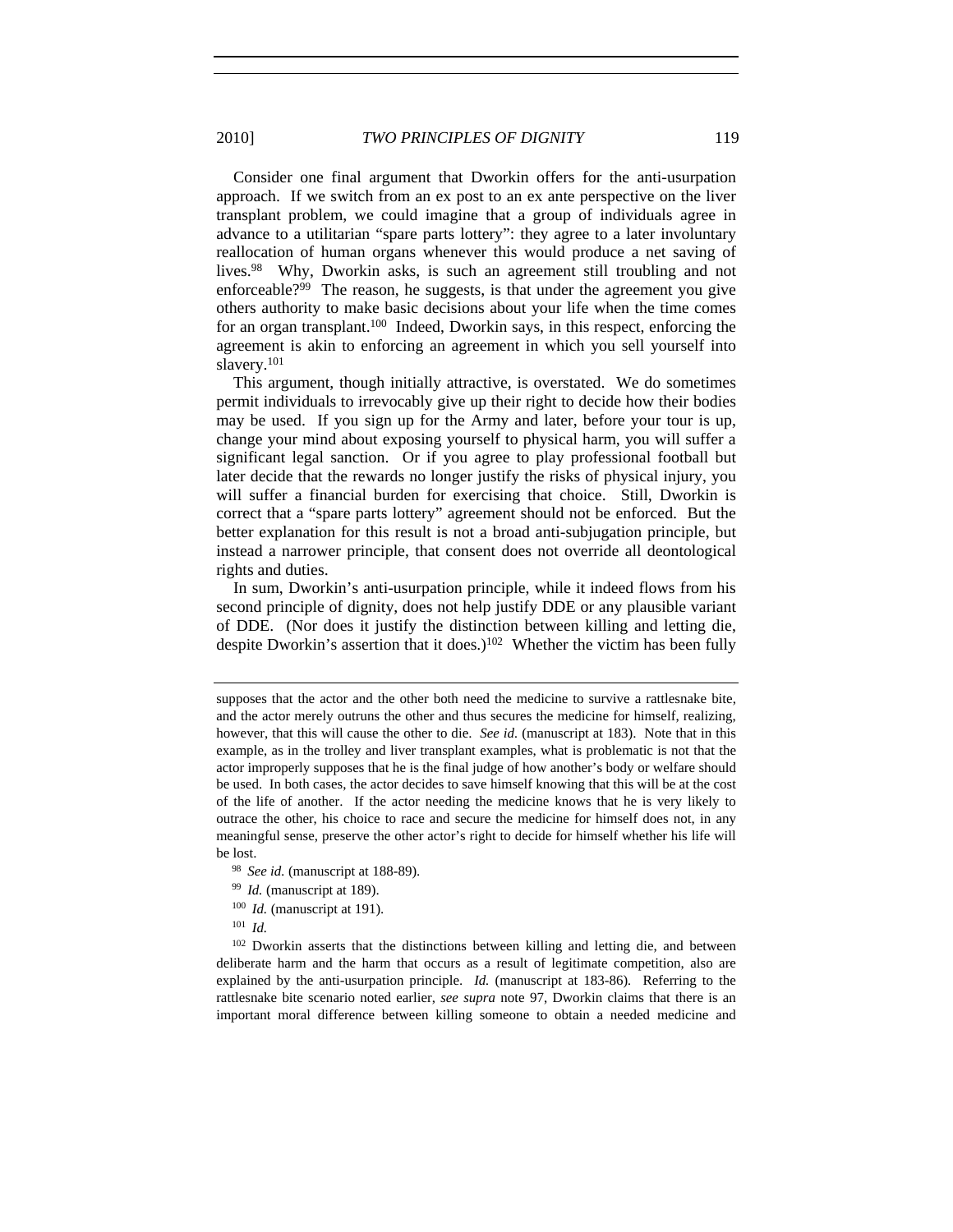consulted, and whether the actor has made a decision that overrides the victim's judgment, are sometimes relevant, even decisive, considerations in political morality. But only rarely are they prominent features of the topography of interpersonal moral duties.

#### **CONCLUSION**

Dworkin plausibly rejects consequentialist accounts of interpersonal moral duties. But the principles of dignity that he offers instead are an inadequate alternative account. His general analysis of the duty to rescue justifies an unduly weak duty. Although Dworkin would enlarge that duty when the victim is identifiable or proximate, his argument for that enlargement is itself insufficient. Dworkin's analysis of the duty not to create an unreasonable risk of harm encounters similar problems. By emphasizing the subjective importance of the actor's personal projects, he does not adequately constrain the actor's risky conduct, and he implausibly frames the question of permissible risk-imposition as a question of what liability rule will "maximize the control" of actors and victims. Finally, in his analysis of the deontological doctrine of double effect, Dworkin invokes an anti-usurpation principle that protects autonomous decision-making. But this principle fails to explain and justify the distinction between intending harm as a means or an end, and knowingly causing harm as a side effect of what one intends.

Dworkin's "interpretive" account<sup>103</sup> of interpersonal moral duties is

suggests. 103 Dworkin purports to address the problems with a consequentialist account of interpersonal moral duties within his comprehensive "interpretive" perspective. *Id.* (manuscript at 79-119). I have not addressed his interpretive strategy in this Comment. However, I believe that that perspective is much more suitable to understanding legal

competing in a race for the medicine with that person:

But any general transfer of control over the integrity of my body, particularly to those who do not have my interests at heart, would leave my dignity in shreds. Only when we recognize that connection between dignity and bodily control can we understand why killing someone is intuitively horrifying when letting him die, even out of the same motive as we might have for killing him, is not.

*Id.* (manuscript at 185).

This argument flounders in ways that we have already encountered. Usurpation or control is not the morally relevant difference in these cases. Note, first, that the wrongfulness of killing someone (as opposed to letting someone die) often has nothing to do with the victim's lack of conscious control. A bomb can kill instantly, and thus not affect the victim's ability to control his fate; a failure to save a victim from drowning can result in the victim helplessly flailing in the water for a considerable period of time, and thus measurably compromise his control over his fate. Moreover, a particular killing method could permit the victim some degree of control, and yet the method could thereby be more, not less, horrifying and morally blameworthy. Thus, suppose murderer Marv places you into a contraption that permits you the choice of killing yourself sooner or dying more slowly and painfully. Murderer Max simply kills you suddenly. It is not obvious that Max, by taking away your control, is more blameworthy, but that is what Dworkin's analysis